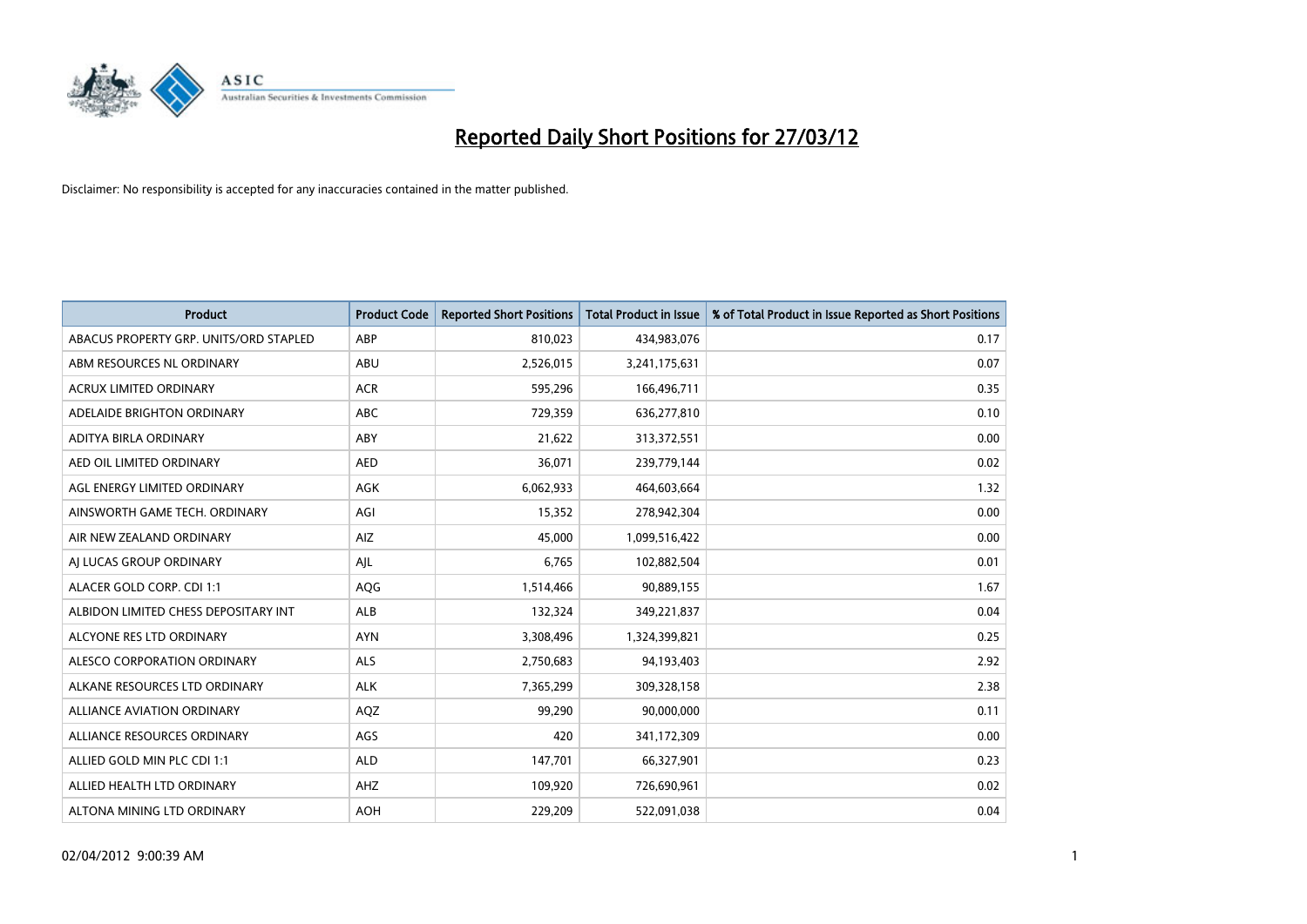

| <b>Product</b>                          | <b>Product Code</b> | <b>Reported Short Positions</b> | <b>Total Product in Issue</b> | % of Total Product in Issue Reported as Short Positions |
|-----------------------------------------|---------------------|---------------------------------|-------------------------------|---------------------------------------------------------|
| ALUMINA LIMITED ORDINARY                | <b>AWC</b>          | 68,071,765                      | 2,440,196,187                 | 2.76                                                    |
| AMALGAMATED HOLDINGS ORDINARY           | AHD                 | 1,999                           | 157,596,140                   | 0.00                                                    |
| AMCOM TELECOMM, ORDINARY                | AMM                 | 105,000                         | 241,491,904                   | 0.04                                                    |
| AMCOR LIMITED ORDINARY                  | AMC                 | 6,550,380                       | 1,206,684,923                 | 0.52                                                    |
| AMP LIMITED ORDINARY                    | AMP                 | 12,331,017                      | 2,854,672,784                 | 0.38                                                    |
| AMPELLA MINING ORDINARY                 | AMX                 | 2,004,641                       | 236,754,340                   | 0.83                                                    |
| ANSELL LIMITED ORDINARY                 | <b>ANN</b>          | 3,207,470                       | 130,656,668                   | 2.46                                                    |
| ANTARES ENERGY LTD ORDINARY             | <b>AZZ</b>          | 195,213                         | 260,000,000                   | 0.08                                                    |
| ANZ BANKING GRP LTD ORDINARY            | ANZ                 | 19,896,805                      | 2,679,513,264                 | 0.71                                                    |
| APA GROUP STAPLED SECURITIES            | <b>APA</b>          | 21,973,999                      | 644,485,583                   | 3.39                                                    |
| APN NEWS & MEDIA ORDINARY               | <b>APN</b>          | 30,505,859                      | 630,211,415                   | 4.84                                                    |
| AQUARIUS PLATINUM. ORDINARY             | AQP                 | 11,412,992                      | 470,312,578                   | 2.41                                                    |
| AQUILA RESOURCES ORDINARY               | <b>AQA</b>          | 4,472,332                       | 411,804,442                   | 1.07                                                    |
| ARAFURA RESOURCE LTD ORDINARY           | <b>ARU</b>          | 9,498,662                       | 396,004,144                   | 2.39                                                    |
| ARB CORPORATION ORDINARY                | ARP                 | 83,795                          | 72,481,302                    | 0.11                                                    |
| ARDENT LEISURE GROUP STAPLED SECURITIES | <b>AAD</b>          | 131,110                         | 334,209,401                   | 0.05                                                    |
| ARISTOCRAT LEISURE ORDINARY             | <b>ALL</b>          | 13,573,740                      | 543,181,024                   | 2.48                                                    |
| ASCIANO LIMITED ORDINARY                | <b>AIO</b>          | 7,335,594                       | 975,385,664                   | 0.75                                                    |
| ASG GROUP LIMITED ORDINARY              | ASZ                 | 168,990                         | 171,456,889                   | 0.10                                                    |
| ASPEN GROUP ORD/UNITS STAPLED           | APZ                 | 650,529                         | 596,206,393                   | 0.10                                                    |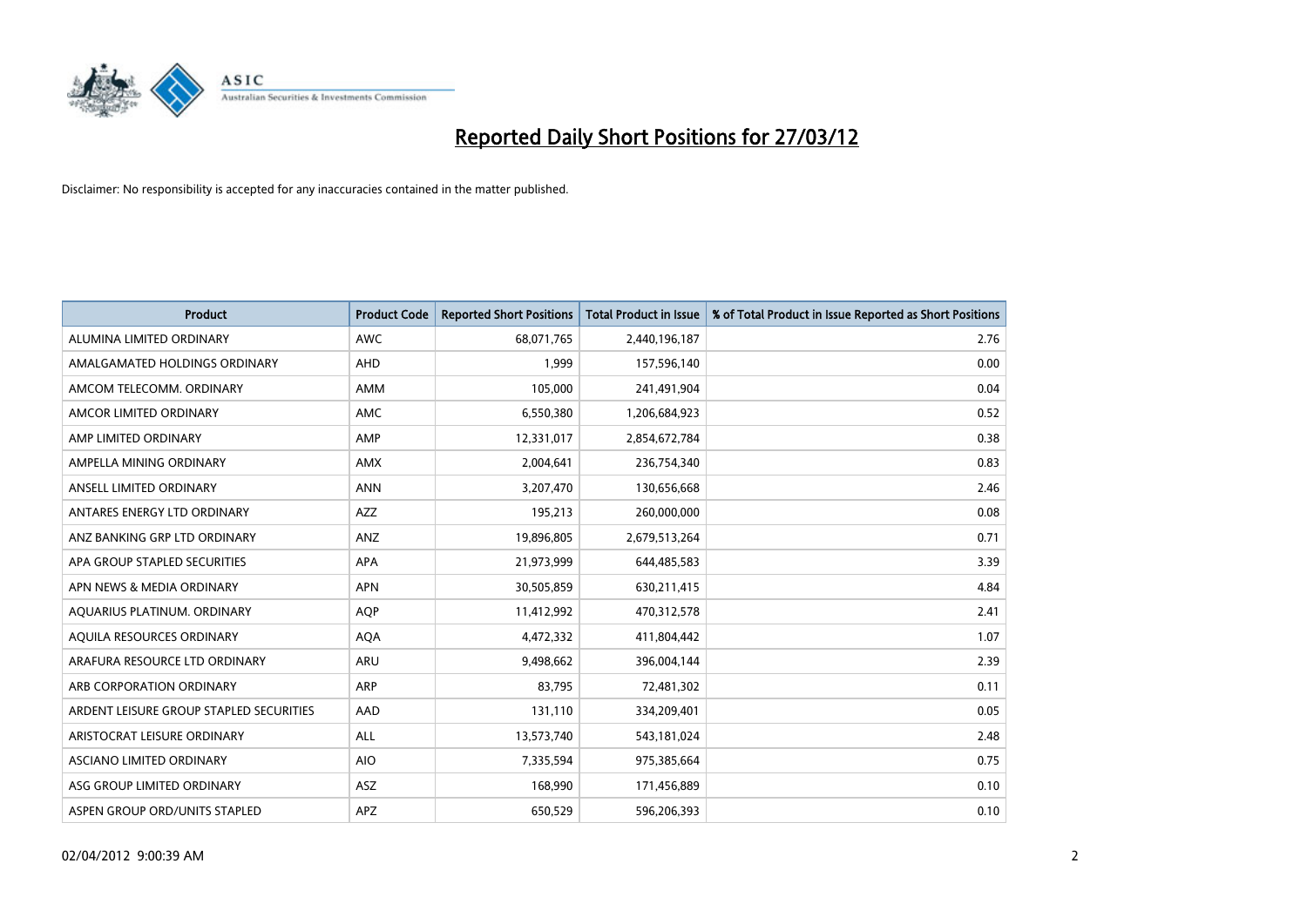

| <b>Product</b>                          | <b>Product Code</b> | <b>Reported Short Positions</b> | <b>Total Product in Issue</b> | % of Total Product in Issue Reported as Short Positions |
|-----------------------------------------|---------------------|---------------------------------|-------------------------------|---------------------------------------------------------|
| ASPIRE MINING LTD ORDINARY              | <b>AKM</b>          | 566,588                         | 620,594,556                   | 0.09                                                    |
| ASTON RES LTD ORDINARY                  | <b>AZT</b>          | 624,476                         | 204,747,813                   | 0.30                                                    |
| ASTRO JAP PROP GROUP STAPLED SECURITIES | AJA                 | 33,717                          | 58,445,002                    | 0.05                                                    |
| ASX LIMITED ORDINARY                    | ASX                 | 3,474,018                       | 175,136,729                   | 1.99                                                    |
| ATLAS IRON LIMITED ORDINARY             | AGO                 | 15,173,390                      | 894,874,560                   | 1.68                                                    |
| <b>AURORA OIL &amp; GAS ORDINARY</b>    | <b>AUT</b>          | 5,438,291                       | 411,655,343                   | 1.33                                                    |
| AUSDRILL LIMITED ORDINARY               | ASL                 | 1,145,306                       | 303,654,821                   | 0.38                                                    |
| AUSENCO LIMITED ORDINARY                | AAX                 | 1,115,838                       | 123,258,843                   | 0.90                                                    |
| AUSGOLD LIMITED ORDINARY                | <b>AUC</b>          | 27,600                          | 120,628,473                   | 0.02                                                    |
| <b>AUSTAL LIMITED ORDINARY</b>          | ASB                 | 190,235                         | 188,069,638                   | 0.10                                                    |
| AUSTAR UNITED ORDINARY                  | <b>AUN</b>          | 4,384,678                       | 1,271,505,737                 | 0.33                                                    |
| AUSTIN ENGINEERING ORDINARY             | ANG                 | 5,943                           | 72,314,403                    | 0.00                                                    |
| AUSTRALAND PROPERTY STAPLED SECURITY    | <b>ALZ</b>          | 579,792                         | 576,846,597                   | 0.09                                                    |
| AUSTRALIAN AGRICULT, ORDINARY           | AAC                 | 650,432                         | 312,861,135                   | 0.20                                                    |
| AUSTRALIAN INFRASTR, UNITS/ORDINARY     | <b>AIX</b>          | 12,733,978                      | 620,733,944                   | 2.05                                                    |
| AUSTRALIAN PHARM. ORDINARY              | API                 | 107,784                         | 488,115,883                   | 0.02                                                    |
| AUTOMOTIVE HOLDINGS ORDINARY            | AHE                 | 4,404                           | 260,579,682                   | 0.00                                                    |
| AVIENNINGS LIMITED ORDINARY             | <b>AVJ</b>          | 225,001                         | 274,588,694                   | 0.08                                                    |
| AWE LIMITED ORDINARY                    | <b>AWE</b>          | 2,458,482                       | 521,871,941                   | 0.48                                                    |
| AZIMUTH RES LTD ORDINARY                | <b>AZH</b>          | 18,024                          | 392,800,724                   | 0.00                                                    |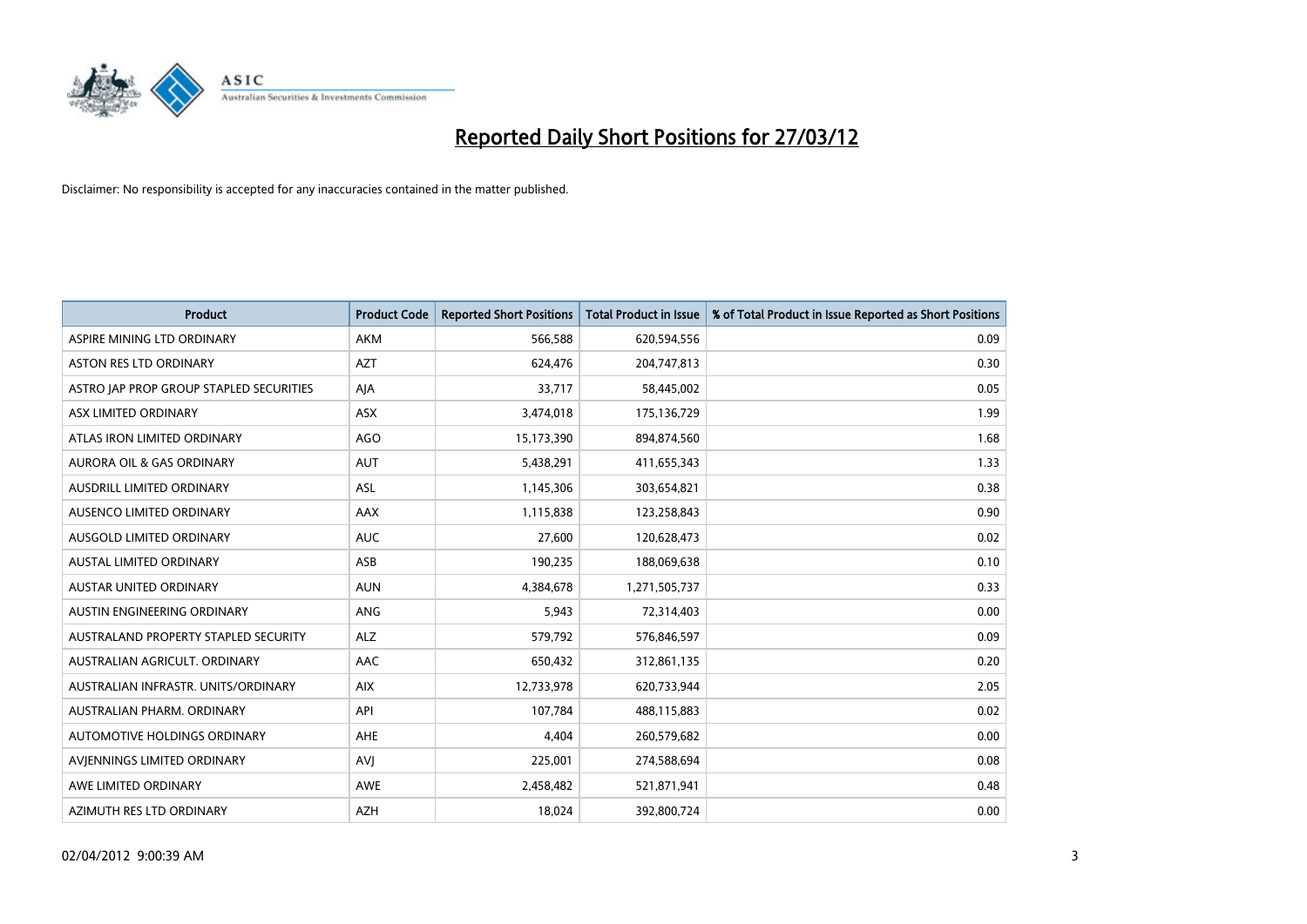

| <b>Product</b>                       | <b>Product Code</b> | <b>Reported Short Positions</b> | <b>Total Product in Issue</b> | % of Total Product in Issue Reported as Short Positions |
|--------------------------------------|---------------------|---------------------------------|-------------------------------|---------------------------------------------------------|
| AZUMAH RESOURCES ORDINARY            | <b>AZM</b>          | 476,260                         | 333,614,095                   | 0.14                                                    |
| BANDANNA ENERGY ORDINARY             | <b>BND</b>          | 3,573,510                       | 528,481,199                   | 0.68                                                    |
| BANK OF QUEENSLAND. ORDINARY         | <b>BOQ</b>          | 8,892,469                       | 229,598,329                   | 3.87                                                    |
| <b>BANNERMAN RESOURCES ORDINARY</b>  | <b>BMN</b>          | 10,000                          | 297,244,208                   | 0.00                                                    |
| <b>BASE RES LIMITED ORDINARY</b>     | <b>BSE</b>          | 1,150,917                       | 460,440,029                   | 0.25                                                    |
| <b>BATHURST RESOURCES ORDINARY</b>   | <b>BTU</b>          | 28,725,362                      | 692,447,997                   | 4.15                                                    |
| <b>BC IRON LIMITED ORDINARY</b>      | <b>BCI</b>          | 271,330                         | 103,861,000                   | 0.26                                                    |
| BEACH ENERGY LIMITED ORDINARY        | <b>BPT</b>          | 8,256,837                       | 1,115,960,668                 | 0.74                                                    |
| BEADELL RESOURCE LTD ORDINARY        | <b>BDR</b>          | 10,090,037                      | 716,004,752                   | 1.40                                                    |
| BENDIGO AND ADELAIDE ORDINARY        | <b>BEN</b>          | 5,181,458                       | 384, 382, 783                 | 1.33                                                    |
| BERKELEY RESOURCES ORDINARY          | <b>BKY</b>          | 359,026                         | 174,298,273                   | 0.21                                                    |
| BETASHARES ASX RES ETF UNITS         | <b>ORE</b>          | 94,330                          | 4,220,217                     | 2.24                                                    |
| <b>BHP BILLITON LIMITED ORDINARY</b> | <b>BHP</b>          | 13,907,500                      | 3,211,691,105                 | 0.40                                                    |
| <b>BILLABONG ORDINARY</b>            | <b>BBG</b>          | 22,529,271                      | 255,102,103                   | 8.80                                                    |
| <b>BIOTA HOLDINGS ORDINARY</b>       | <b>BTA</b>          | 408,450                         | 181,848,833                   | 0.22                                                    |
| BLUESCOPE STEEL LTD ORDINARY         | <b>BSL</b>          | 33,322,245                      | 3,349,185,247                 | 0.98                                                    |
| <b>BOART LONGYEAR ORDINARY</b>       | <b>BLY</b>          | 1,631,893                       | 461,163,412                   | 0.35                                                    |
| <b>BOOM LOGISTICS ORDINARY</b>       | <b>BOL</b>          | 640                             | 468,663,585                   | 0.00                                                    |
| <b>BORAL LIMITED, ORDINARY</b>       | <b>BLD</b>          | 29,763,500                      | 744,778,604                   | 3.98                                                    |
| <b>BRADKEN LIMITED ORDINARY</b>      | <b>BKN</b>          | 4,655,848                       | 168,629,376                   | 2.77                                                    |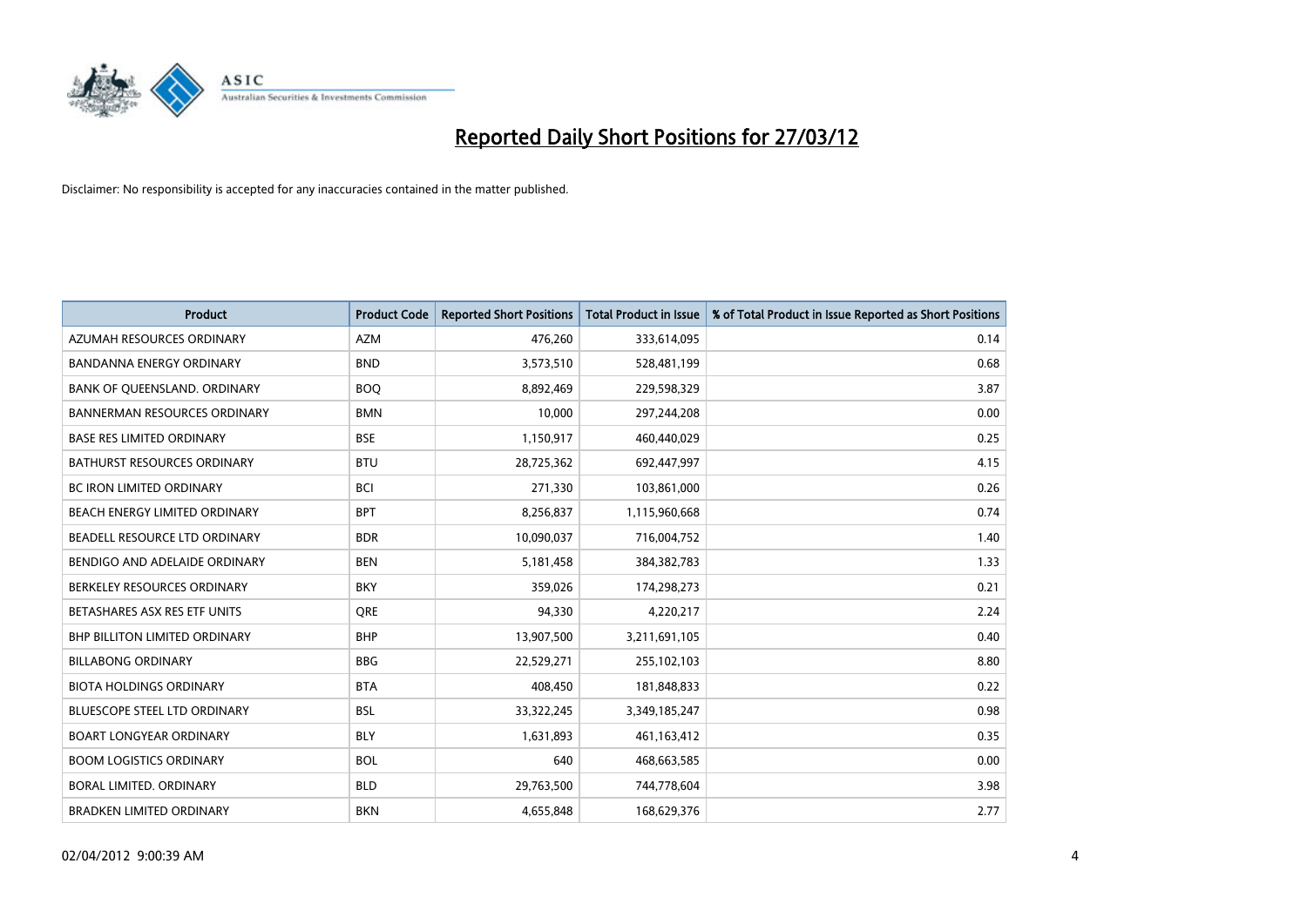

| <b>Product</b>                          | <b>Product Code</b> | <b>Reported Short Positions</b> | <b>Total Product in Issue</b> | % of Total Product in Issue Reported as Short Positions |
|-----------------------------------------|---------------------|---------------------------------|-------------------------------|---------------------------------------------------------|
| <b>BRAMBLES LIMITED ORDINARY</b>        | <b>BXB</b>          | 8,126,487                       | 1,480,481,734                 | 0.52                                                    |
| BREVILLE GROUP LTD ORDINARY             | <b>BRG</b>          | 4,782                           | 130,095,322                   | 0.00                                                    |
| <b>BRICKWORKS LIMITED ORDINARY</b>      | <b>BKW</b>          | 29,072                          | 147,567,333                   | 0.02                                                    |
| BROCKMAN RESOURCES ORDINARY             | <b>BRM</b>          | 7,718                           | 145,013,151                   | 0.00                                                    |
| BT INVESTMENT MNGMNT ORDINARY           | <b>BTT</b>          | 3,242                           | 267,906,977                   | 0.00                                                    |
| <b>BURU ENERGY ORDINARY</b>             | <b>BRU</b>          | 7,358,386                       | 234,219,477                   | 3.13                                                    |
| <b>BWP TRUST ORDINARY UNITS</b>         | <b>BWP</b>          | 396,575                         | 525,255,093                   | 0.06                                                    |
| <b>CABCHARGE AUSTRALIA ORDINARY</b>     | CAB                 | 672,096                         | 120,437,014                   | 0.55                                                    |
| CALTEX AUSTRALIA ORDINARY               | <b>CTX</b>          | 6,352,006                       | 270,000,000                   | 2.34                                                    |
| <b>CAMPBELL BROTHERS ORDINARY</b>       | <b>CPB</b>          | 1,675,573                       | 67,503,411                    | 2.50                                                    |
| CAPE LAMBERT RES LTD ORDINARY           | <b>CFE</b>          | 243,193                         | 689,108,792                   | 0.04                                                    |
| CARABELLA RES LTD ORDINARY              | <b>CLR</b>          | 80,105                          | 133,642,797                   | 0.06                                                    |
| <b>CARBON ENERGY ORDINARY</b>           | <b>CNX</b>          | 77,039                          | 772,293,626                   | 0.01                                                    |
| <b>CARDNO LIMITED ORDINARY</b>          | CDD                 | 29,015                          | 137,879,228                   | 0.02                                                    |
| CARNARVON PETROLEUM ORDINARY            | <b>CVN</b>          | 321,750                         | 694,644,634                   | 0.05                                                    |
| CARSALES.COM LTD ORDINARY               | <b>CRZ</b>          | 24,099,701                      | 233,674,223                   | 10.29                                                   |
| CASH CONVERTERS ORDINARY                | <b>CCV</b>          | 305,232                         | 379,761,025                   | 0.08                                                    |
| CEDAR WOODS PROP. ORDINARY              | <b>CWP</b>          | 693                             | 62,858,325                    | 0.00                                                    |
| CENTRO RETAIL AUST ORD/UNIT STAPLED SEC | <b>CRF</b>          | 9,171,923                       | 1,340,723,189                 | 0.69                                                    |
| CERAMIC FUEL CELLS ORDINARY             | <b>CFU</b>          | 643,512                         | 1,366,298,863                 | 0.04                                                    |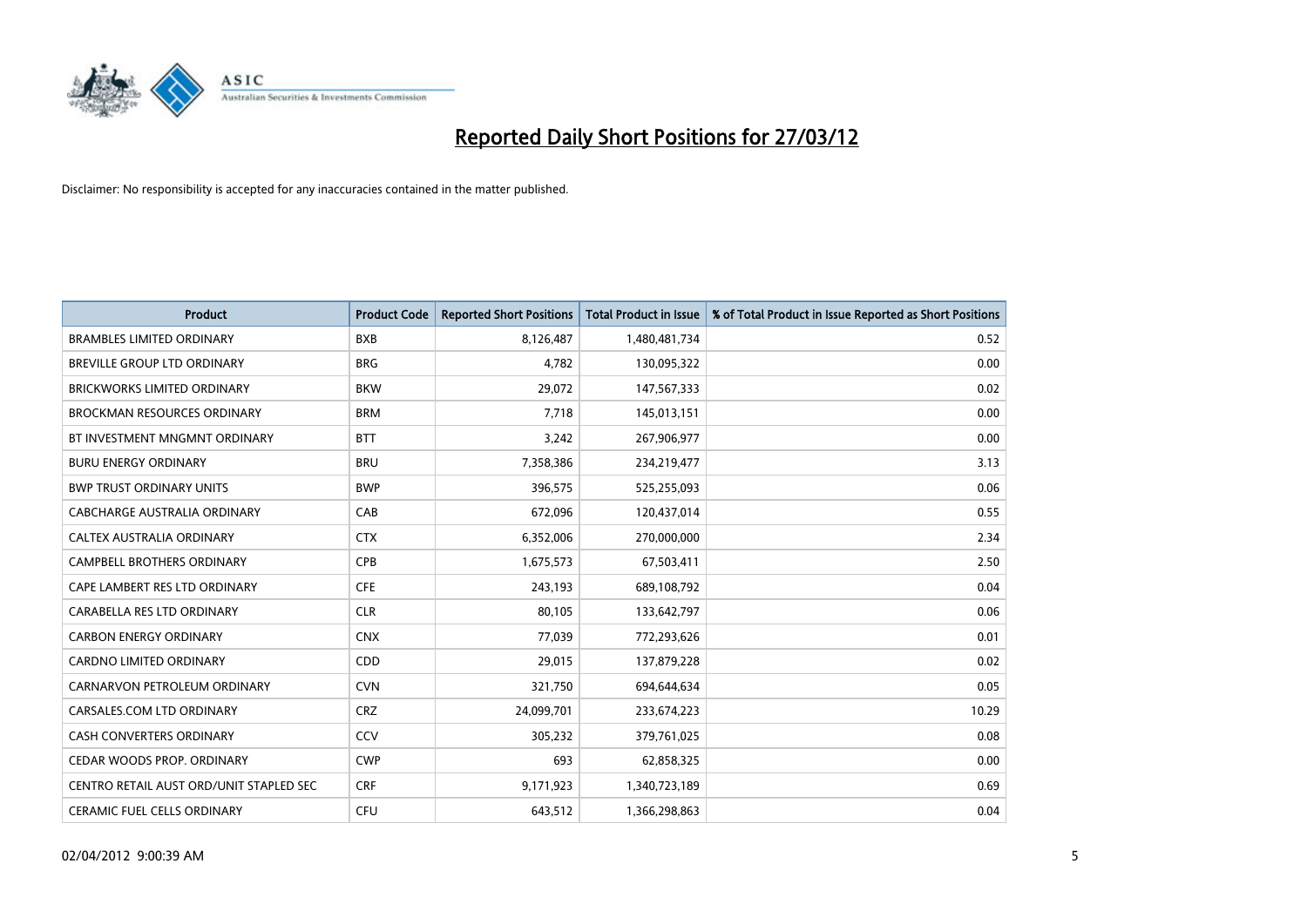

| <b>Product</b>                          | <b>Product Code</b> | <b>Reported Short Positions</b> | <b>Total Product in Issue</b> | % of Total Product in Issue Reported as Short Positions |
|-----------------------------------------|---------------------|---------------------------------|-------------------------------|---------------------------------------------------------|
| <b>CFS RETAIL PROPERTY UNITS</b>        | <b>CFX</b>          | 58,334,715                      | 2,839,591,911                 | 2.06                                                    |
| CGA MINING LIMITED ORDINARY             | <b>CGX</b>          | 68,357                          | 334,725,726                   | 0.03                                                    |
| CHALLENGER DIV.PRO. STAPLED UNITS       | <b>CDI</b>          | 132,969                         | 883,903,667                   | 0.01                                                    |
| CHALLENGER INFRAST. STAPLED UNITS       | <b>CIF</b>          | 186,161                         | 316,223,785                   | 0.06                                                    |
| <b>CHALLENGER LIMITED ORDINARY</b>      | <b>CGF</b>          | 2,807,610                       | 548,329,617                   | 0.51                                                    |
| CHARTER HALL GROUP STAPLED US PROHIBIT. | <b>CHC</b>          | 318,003                         | 308,610,130                   | 0.08                                                    |
| <b>CHARTER HALL OFFICE UNIT</b>         | CQ <sub>O</sub>     | 7,188,439                       | 493,319,730                   | 1.44                                                    |
| <b>CHARTER HALL RETAIL UNITS</b>        | <b>CQR</b>          | 782,343                         | 299,628,571                   | 0.25                                                    |
| <b>CHORUS LIMITED ORDINARY</b>          | <b>CNU</b>          | 1,475,078                       | 385,082,123                   | 0.39                                                    |
| CITIGOLD CORP LTD ORDINARY              | <b>CTO</b>          | 1,355,317                       | 1,105,078,301                 | 0.12                                                    |
| <b>CLOUGH LIMITED ORDINARY</b>          | <b>CLO</b>          | 117,379                         | 769,716,269                   | 0.01                                                    |
| <b>CNPR GRP UNITS/ORD STAPLED</b>       | <b>CNP</b>          | 2,537                           | 972,414,514                   | 0.00                                                    |
| COAL OF AFRICA LTD ORDINARY             | <b>CZA</b>          | 216,007                         | 662,484,573                   | 0.04                                                    |
| <b>COALSPUR MINES LTD ORDINARY</b>      | <b>CPL</b>          | 7,575,786                       | 620,659,899                   | 1.20                                                    |
| <b>COALWORKS LIMITED ORDINARY</b>       | <b>CWK</b>          | 9,000                           | 149,088,955                   | 0.01                                                    |
| COBAR CONSOLIDATED ORDINARY             | CCU                 | 225,216                         | 208,868,037                   | 0.10                                                    |
| COCA-COLA AMATIL ORDINARY               | <b>CCL</b>          | 9,022,994                       | 759,567,552                   | 1.17                                                    |
| <b>COCHLEAR LIMITED ORDINARY</b>        | <b>COH</b>          | 5,864,093                       | 56,929,432                    | 10.30                                                   |
| <b>COCKATOO COAL ORDINARY</b>           | <b>COK</b>          | 5,767,533                       | 1,016,196,908                 | 0.56                                                    |
| COFFEY INTERNATIONAL ORDINARY           | COF                 | 10,000                          | 239,260,027                   | 0.00                                                    |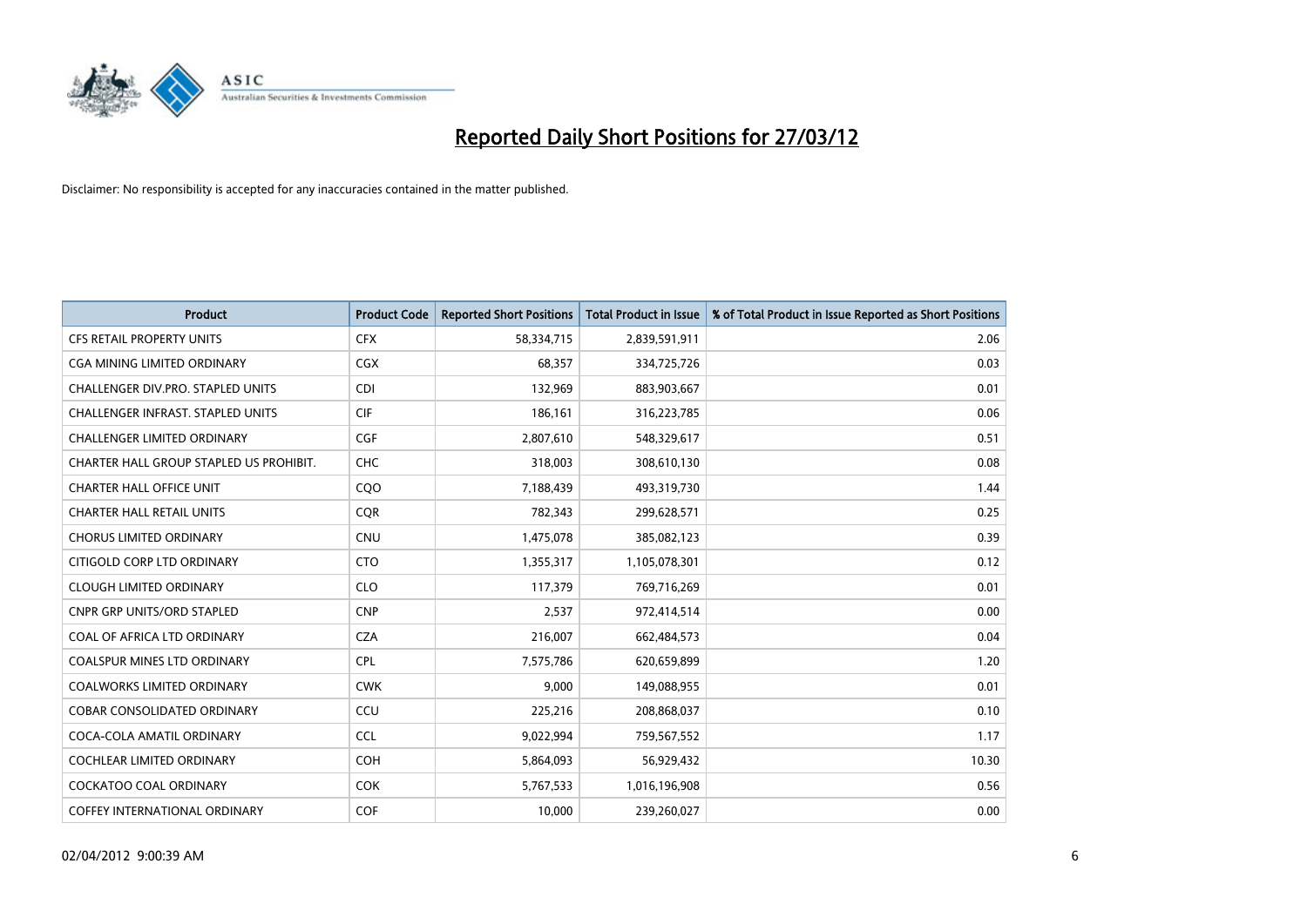

| Product                                 | <b>Product Code</b> | <b>Reported Short Positions</b> | <b>Total Product in Issue</b> | % of Total Product in Issue Reported as Short Positions |
|-----------------------------------------|---------------------|---------------------------------|-------------------------------|---------------------------------------------------------|
| <b>COKAL LTD ORDINARY</b>               | <b>CKA</b>          | 119,093                         | 411,046,892                   | 0.03                                                    |
| <b>COLLINS FOODS LTD ORDINARY</b>       | <b>CKF</b>          | 23,670                          | 93,000,003                    | 0.03                                                    |
| COMMONWEALTH BANK, ORDINARY             | <b>CBA</b>          | 30,983,090                      | 1,581,280,593                 | 1.90                                                    |
| COMMONWEALTH PROP ORDINARY UNITS        | <b>CPA</b>          | 30,944,441                      | 2,389,601,065                 | 1.26                                                    |
| <b>COMPASS RESOURCES ORDINARY</b>       | <b>CMR</b>          | 63,000                          | 1,403,744,100                 | 0.00                                                    |
| COMPUTERSHARE LTD ORDINARY              | <b>CPU</b>          | 12,048,212                      | 555,664,059                   | 2.14                                                    |
| CONSOLIDATED MEDIA, ORDINARY            | <b>CMJ</b>          | 976,805                         | 561,834,996                   | 0.17                                                    |
| CONTINENTAL COAL LTD ORDINARY           | CCC                 | 297,211                         | 421,018,421                   | 0.07                                                    |
| <b>CREDIT CORP GROUP ORDINARY</b>       | <b>CCP</b>          | 5,918                           | 45,571,114                    | 0.01                                                    |
| <b>CROMWELL PROP STAPLED SECURITIES</b> | <b>CMW</b>          | 759,906                         | 1,166,107,621                 | 0.07                                                    |
| <b>CROWN LIMITED ORDINARY</b>           | <b>CWN</b>          | 4,394,980                       | 728,394,185                   | 0.60                                                    |
| <b>CSG LIMITED ORDINARY</b>             | <b>CSV</b>          | 604,962                         | 282,567,499                   | 0.21                                                    |
| <b>CSL LIMITED ORDINARY</b>             | <b>CSL</b>          | 10,135,061                      | 516,624,130                   | 1.93                                                    |
| <b>CSR LIMITED ORDINARY</b>             | <b>CSR</b>          | 26,905,803                      | 506,000,315                   | 5.29                                                    |
| <b>CUDECO LIMITED ORDINARY</b>          | CDU                 | 2,903,210                       | 190,709,873                   | 1.53                                                    |
| <b>CUE ENERGY RESOURCE ORDINARY</b>     | <b>CUE</b>          | 3,026,448                       | 695,153,053                   | 0.43                                                    |
| <b>CUSTOMERS LIMITED ORDINARY</b>       | <b>CUS</b>          | 39,901                          | 134,869,357                   | 0.03                                                    |
| DART ENERGY LTD ORDINARY                | <b>DTE</b>          | 10,222,987                      | 736,141,536                   | 1.38                                                    |
| DATA#3 LIMITED ORDINARY                 | <b>DTL</b>          | 4,998                           | 153,974,950                   | 0.00                                                    |
| DAVID JONES LIMITED ORDINARY            | <b>DJS</b>          | 60,984,596                      | 524,940,325                   | 11.60                                                   |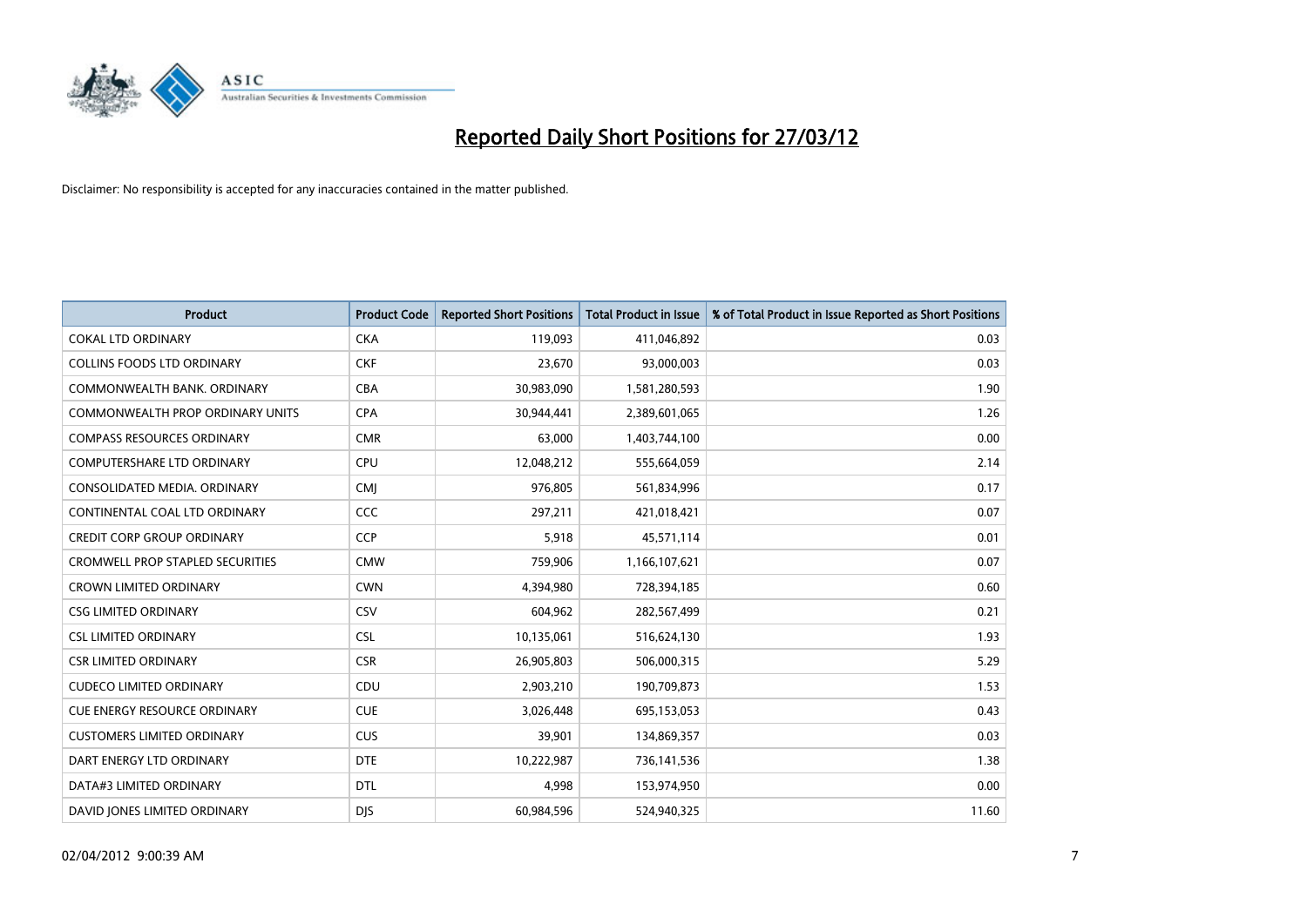

| <b>Product</b>                       | <b>Product Code</b> | <b>Reported Short Positions</b> | <b>Total Product in Issue</b> | % of Total Product in Issue Reported as Short Positions |
|--------------------------------------|---------------------|---------------------------------|-------------------------------|---------------------------------------------------------|
| DECMIL GROUP LIMITED ORDINARY        | <b>DCG</b>          | 13,615                          | 166,492,757                   | 0.00                                                    |
| DEEP YELLOW LIMITED ORDINARY         | <b>DYL</b>          | 668                             | 1,128,736,403                 | 0.00                                                    |
| DEVINE LIMITED ORDINARY              | <b>DVN</b>          | 11                              | 158,730,556                   | 0.00                                                    |
| DEXUS PROPERTY GROUP STAPLED UNITS   | <b>DXS</b>          | 21,772,740                      | 4,839,024,176                 | 0.43                                                    |
| DISCOVERY METALS LTD ORDINARY        | <b>DML</b>          | 9,309,570                       | 442,128,231                   | 2.13                                                    |
| DOMINO PIZZA ENTERPR ORDINARY        | <b>DMP</b>          | 609,435                         | 69,899,674                    | 0.87                                                    |
| DOWNER EDI LIMITED ORDINARY          | <b>DOW</b>          | 5,588,138                       | 429,100,296                   | 1.30                                                    |
| DRILLSEARCH ENERGY ORDINARY          | <b>DLS</b>          | 1,504,412                       | 337,449,196                   | 0.43                                                    |
| DUET GROUP STAPLED US PROHIBIT.      | <b>DUE</b>          | 14,982,295                      | 1,109,831,386                 | 1.35                                                    |
| DULUXGROUP LIMITED ORDINARY          | <b>DLX</b>          | 8,235,541                       | 367,456,259                   | 2.25                                                    |
| DYESOL LIMITED ORDINARY              | <b>DYE</b>          | 217,000                         | 167,797,068                   | 0.13                                                    |
| ECHO ENTERTAINMENT ORDINARY          | EGP                 | 50,942,948                      | 688,019,737                   | 7.39                                                    |
| <b>ELDERS LIMITED ORDINARY</b>       | <b>ELD</b>          | 19,950,317                      | 448,598,480                   | 4.45                                                    |
| ELDORADO GOLD CORP CDI 1:1           | EAU                 | 42,573                          | 9,113,985                     | 0.47                                                    |
| ELEMENTAL MINERALS ORDINARY          | <b>ELM</b>          | 250,233                         | 243,614,280                   | 0.10                                                    |
| ELEMENTOS LIMITED ORDINARY           | ELT                 | 16                              | 82,383,526                    | 0.00                                                    |
| <b>EMECO HOLDINGS ORDINARY</b>       | <b>EHL</b>          | 1,690,907                       | 631,237,586                   | 0.28                                                    |
| <b>ENDEAVOUR MIN CORP CDI 1:1</b>    | <b>EVR</b>          | 59,102                          | 119,067,827                   | 0.04                                                    |
| <b>ENERGY RESOURCES ORDINARY 'A'</b> | <b>ERA</b>          | 7,592,818                       | 517,725,062                   | 1.46                                                    |
| <b>ENERGY WORLD CORPOR, ORDINARY</b> | <b>EWC</b>          | 26,201,357                      | 1,734,166,672                 | 1.49                                                    |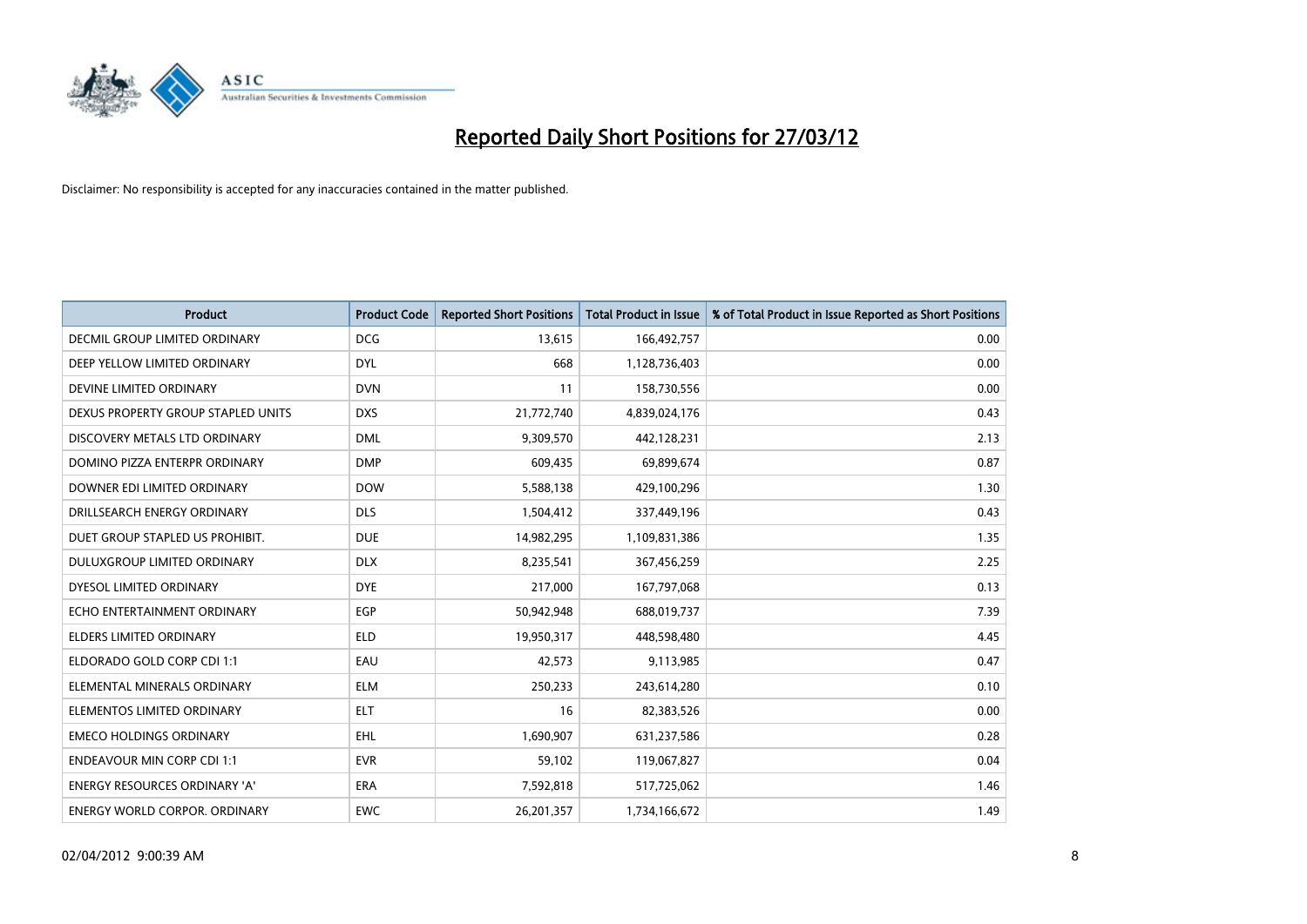

| <b>Product</b>                        | <b>Product Code</b> | <b>Reported Short Positions</b> | <b>Total Product in Issue</b> | % of Total Product in Issue Reported as Short Positions |
|---------------------------------------|---------------------|---------------------------------|-------------------------------|---------------------------------------------------------|
| <b>ENVESTRA LIMITED ORDINARY</b>      | <b>ENV</b>          | 4,024,689                       | 1,547,890,032                 | 0.25                                                    |
| EQUATORIAL RES LTD ORDINARY           | EQX                 | 24,067                          | 114,848,553                   | 0.02                                                    |
| EVOLUTION MINING LTD ORDINARY         | <b>EVN</b>          | 3,663,124                       | 707,105,713                   | 0.53                                                    |
| <b>EXCO RESOURCES LTD ORDINARY</b>    | <b>EXS</b>          | 55,560                          | 356,044,187                   | 0.01                                                    |
| <b>EXTRACT RESOURCES ORDINARY</b>     | <b>EXT</b>          | 216,922                         | 252,220,823                   | 0.09                                                    |
| FAIRFAX MEDIA LTD ORDINARY            | <b>FXJ</b>          | 255,585,182                     | 2,351,955,725                 | 10.88                                                   |
| <b>FAR LTD ORDINARY</b>               | <b>FAR</b>          | 21,000,000                      | 2,150,080,157                 | 0.98                                                    |
| FISHER & PAYKEL H. ORDINARY           | <b>FPH</b>          | 5,000                           | 530,053,399                   | 0.00                                                    |
| FKP PROPERTY GROUP STAPLED SECURITIES | <b>FKP</b>          | 35,751,311                      | 1,197,968,723                 | 2.97                                                    |
| FLEETWOOD CORP ORDINARY               | <b>FWD</b>          | 168,163                         | 58,918,235                    | 0.28                                                    |
| FLETCHER BUILDING ORDINARY            | <b>FBU</b>          | 11,117,483                      | 680,739,504                   | 1.63                                                    |
| FLEXIGROUP LIMITED ORDINARY           | FXL                 | 32,487                          | 279,268,329                   | 0.00                                                    |
| <b>FLIGHT CENTRE ORDINARY</b>         | <b>FLT</b>          | 9,426,545                       | 100,017,679                   | 9.43                                                    |
| FLINDERS MINES LTD ORDINARY           | <b>FMS</b>          | 13,466,864                      | 1,821,300,404                 | 0.75                                                    |
| <b>FOCUS MINERALS LTD ORDINARY</b>    | <b>FML</b>          | 883,618                         | 4,320,773,701                 | 0.02                                                    |
| <b>FORGE GROUP LIMITED ORDINARY</b>   | FGE                 | 169,782                         | 83,469,014                    | 0.20                                                    |
| FORTESCUE METALS GRP ORDINARY         | <b>FMG</b>          | 101,117,818                     | 3,113,798,659                 | 3.23                                                    |
| <b>G.U.D. HOLDINGS ORDINARY</b>       | <b>GUD</b>          | 722,209                         | 70,803,455                    | 1.00                                                    |
| <b>GALAXY RESOURCES ORDINARY</b>      | GXY                 | 3,146,700                       | 323,327,000                   | 0.95                                                    |
| <b>GEODYNAMICS LIMITED ORDINARY</b>   | GDY                 | 110,848                         | 406,452,608                   | 0.02                                                    |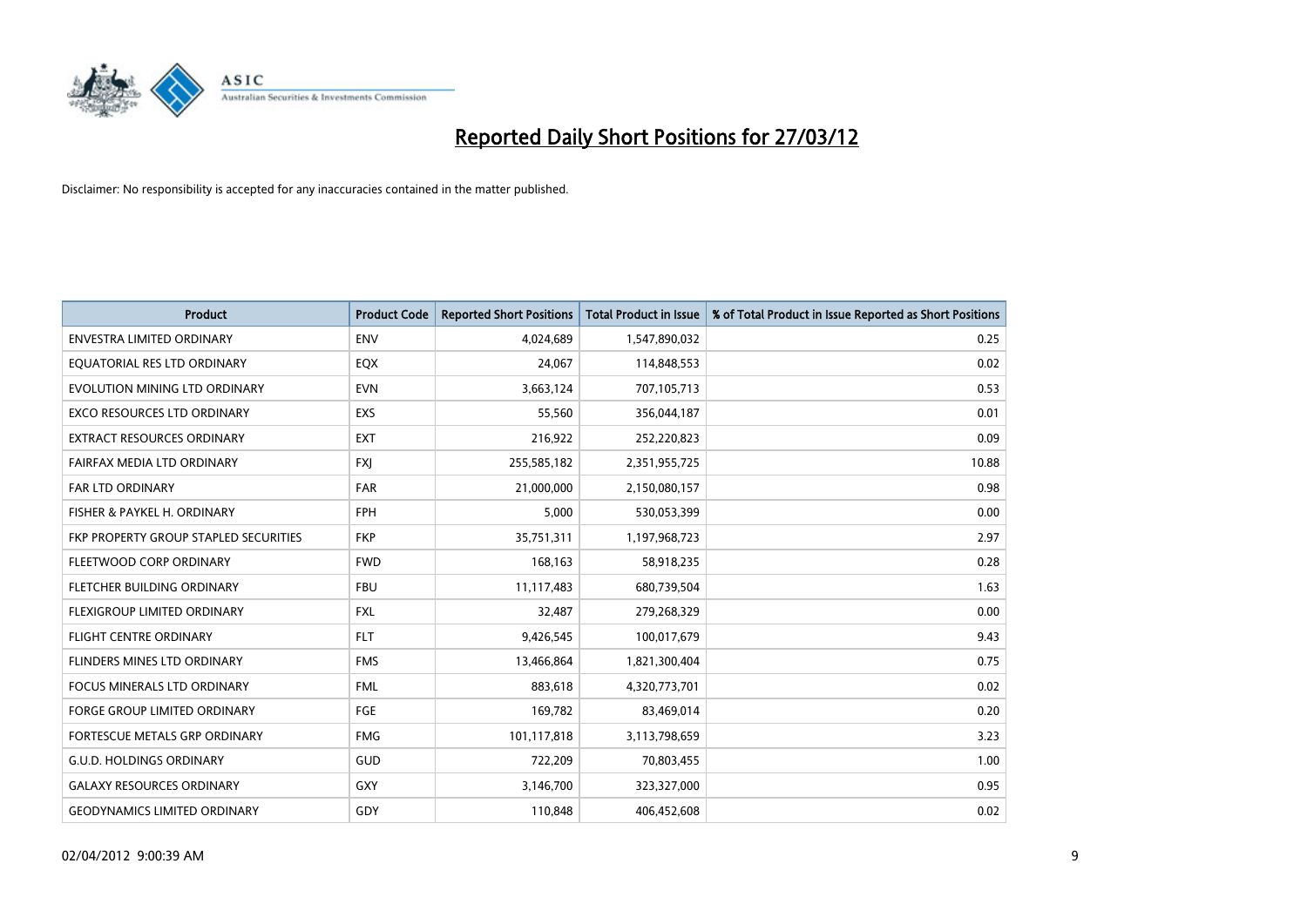

| <b>Product</b>                                   | <b>Product Code</b> | <b>Reported Short Positions</b> | <b>Total Product in Issue</b> | % of Total Product in Issue Reported as Short Positions |
|--------------------------------------------------|---------------------|---------------------------------|-------------------------------|---------------------------------------------------------|
| <b>GINDALBIE METALS LTD ORDINARY</b>             | GBG                 | 31,680,636                      | 1,247,487,454                 | 2.54                                                    |
| <b>GLOUCESTER COAL ORDINARY</b>                  | GCL                 | 969,221                         | 202,905,967                   | 0.46                                                    |
| <b>GOLD ROAD RES LTD ORDINARY</b>                | GOR                 | 319,501                         | 389,950,665                   | 0.09                                                    |
| <b>GOLDEN RIM RESOURCES ORDINARY</b>             | <b>GMR</b>          | 233,112                         | 413,306,231                   | 0.06                                                    |
| <b>GOODMAN FIELDER, ORDINARY</b>                 | <b>GFF</b>          | 36,512,156                      | 1,955,559,207                 | 1.86                                                    |
| <b>GOODMAN GROUP STAPLED US PROHIBIT.</b>        | <b>GMG</b>          | 89,300,271                      | 7,735,816,741                 | 1.14                                                    |
| <b>GPT GROUP STAPLED SEC.</b>                    | <b>GPT</b>          | 9,526,270                       | 1,805,662,372                 | 0.51                                                    |
| <b>GRAINCORP LIMITED A CLASS ORDINARY</b>        | <b>GNC</b>          | 658,234                         | 198,318,900                   | 0.33                                                    |
| <b>GRANGE RESOURCES, ORDINARY</b>                | GRR                 | 141,923                         | 1,154,359,727                 | 0.01                                                    |
| <b>GREENLAND MIN EN LTD ORDINARY</b>             | GGG                 | 3,259,690                       | 416,390,488                   | 0.77                                                    |
| <b>GROWTHPOINT PROPERTY ORD/UNIT STAPLED SEC</b> | GOZ                 | 101,324                         | 291,904,374                   | 0.03                                                    |
| <b>GRYPHON MINERALS LTD ORDINARY</b>             | GRY                 | 4,372,616                       | 348,264,983                   | 1.25                                                    |
| <b>GUILDFORD COAL LTD ORDINARY</b>               | <b>GUF</b>          | 1,600,849                       | 275,363,771                   | 0.58                                                    |
| <b>GUIARAT NRE COAL LTD ORDINARY</b>             | <b>GNM</b>          | 5,000                           | 993,137,858                   | 0.00                                                    |
| <b>GUNNS LIMITED ORDINARY</b>                    | <b>GNS</b>          | 55,046,810                      | 848,401,559                   | 6.48                                                    |
| <b>GWA GROUP LTD ORDINARY</b>                    | <b>GWA</b>          | 9,537,915                       | 302,005,514                   | 3.14                                                    |
| HARVEY NORMAN ORDINARY                           | <b>HVN</b>          | 76,344,159                      | 1,062,316,784                 | 7.18                                                    |
| HASTIE GROUP LIMITED ORDINARY                    | <b>HST</b>          | 229,415                         | 137,353,504                   | 0.16                                                    |
| HASTINGS DIVERSIFIED STAPLED SECURITY            | <b>HDF</b>          | 882,497                         | 530,001,072                   | 0.16                                                    |
| HAVILAH RESOURCES NL ORDINARY                    | <b>HAV</b>          | 75,177                          | 101,311,223                   | 0.07                                                    |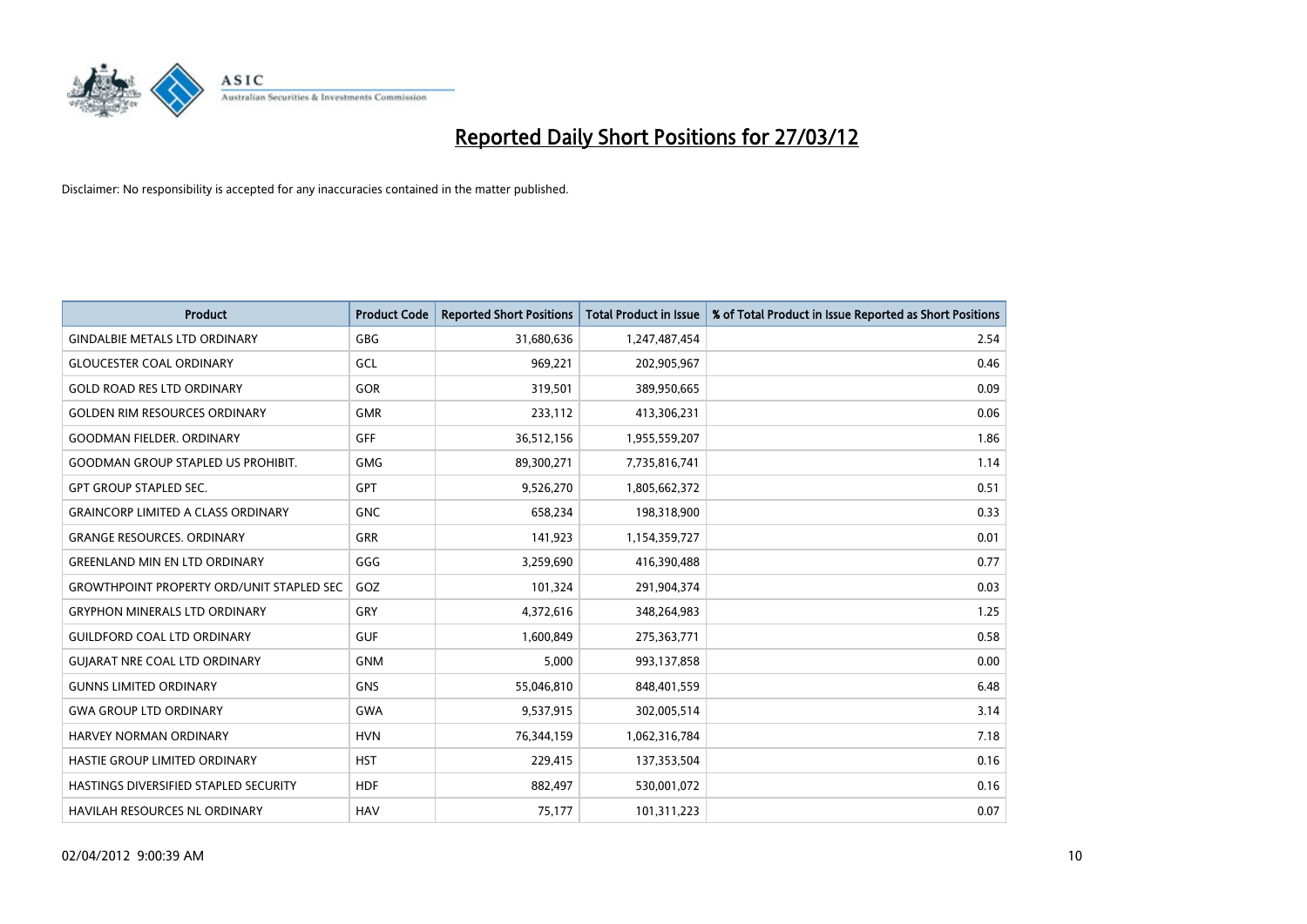

| <b>Product</b>                                | <b>Product Code</b> | <b>Reported Short Positions</b> | <b>Total Product in Issue</b> | % of Total Product in Issue Reported as Short Positions |
|-----------------------------------------------|---------------------|---------------------------------|-------------------------------|---------------------------------------------------------|
| <b>HENDERSON GROUP CDI 1:1</b>                | <b>HGG</b>          | 18,443,262                      | 653,764,818                   | 2.82                                                    |
| HFA HOLDINGS LIMITED ORDINARY                 | <b>HFA</b>          | 3,809                           | 117,332,831                   | 0.00                                                    |
| <b>HIGHLANDS PACIFIC ORDINARY</b>             | <b>HIG</b>          | 68,520                          | 686,202,481                   | 0.01                                                    |
| HILLGROVE RES LTD ORDINARY                    | <b>HGO</b>          | 14,146,885                      | 793,698,575                   | 1.78                                                    |
| HILLS HOLDINGS LTD ORDINARY                   | HIL                 | 3,403,489                       | 246,349,244                   | 1.35                                                    |
| HORIZON OIL LIMITED ORDINARY                  | <b>HZN</b>          | 26,226,418                      | 1,130,811,515                 | 2.30                                                    |
| <b>IINET LIMITED ORDINARY</b>                 | <b>IIN</b>          | 86,207                          | 160,968,847                   | 0.04                                                    |
| ILUKA RESOURCES ORDINARY                      | <b>ILU</b>          | 29,281,544                      | 418,700,517                   | 6.99                                                    |
| <b>IMDEX LIMITED ORDINARY</b>                 | <b>IMD</b>          | 240,569                         | 205,055,435                   | 0.12                                                    |
| IMF (AUSTRALIA) LTD ORDINARY                  | <b>IMF</b>          | 135,840                         | 123,828,193                   | 0.11                                                    |
| <b>INCITEC PIVOT ORDINARY</b>                 | IPL                 | 6,378,687                       | 1,628,730,107                 | 0.37                                                    |
| <b>INDEPENDENCE GROUP ORDINARY</b>            | <b>IGO</b>          | 7,469,201                       | 232,882,535                   | 3.20                                                    |
| INDOPHIL RESOURCES ORDINARY                   | <b>IRN</b>          | 666,145                         | 1,203,146,194                 | 0.05                                                    |
| <b>INDUSTREA LIMITED ORDINARY</b>             | IDL                 | 980,766                         | 368,992,435                   | 0.27                                                    |
| <b>INFIGEN ENERGY STAPLED SECURITIES</b>      | <b>IFN</b>          | 4,300,237                       | 762,265,972                   | 0.58                                                    |
| INSURANCE AUSTRALIA ORDINARY                  | IAG                 | 6,744,378                       | 2,079,034,021                 | 0.31                                                    |
| INTEGRA MINING LTD. ORDINARY                  | IGR                 | 6,722,967                       | 846,293,881                   | 0.79                                                    |
| <b>INTREPID MINES ORDINARY</b>                | <b>IAU</b>          | 4,255,806                       | 524,428,289                   | 0.83                                                    |
| <b>INVESTA OFFICE FUND STAPLED SECURITIES</b> | <b>IOF</b>          | 2,658,188                       | 2,456,164,091                 | 0.09                                                    |
| <b>INVOCARE LIMITED ORDINARY</b>              | <b>IVC</b>          | 2,134,868                       | 110,030,298                   | 1.93                                                    |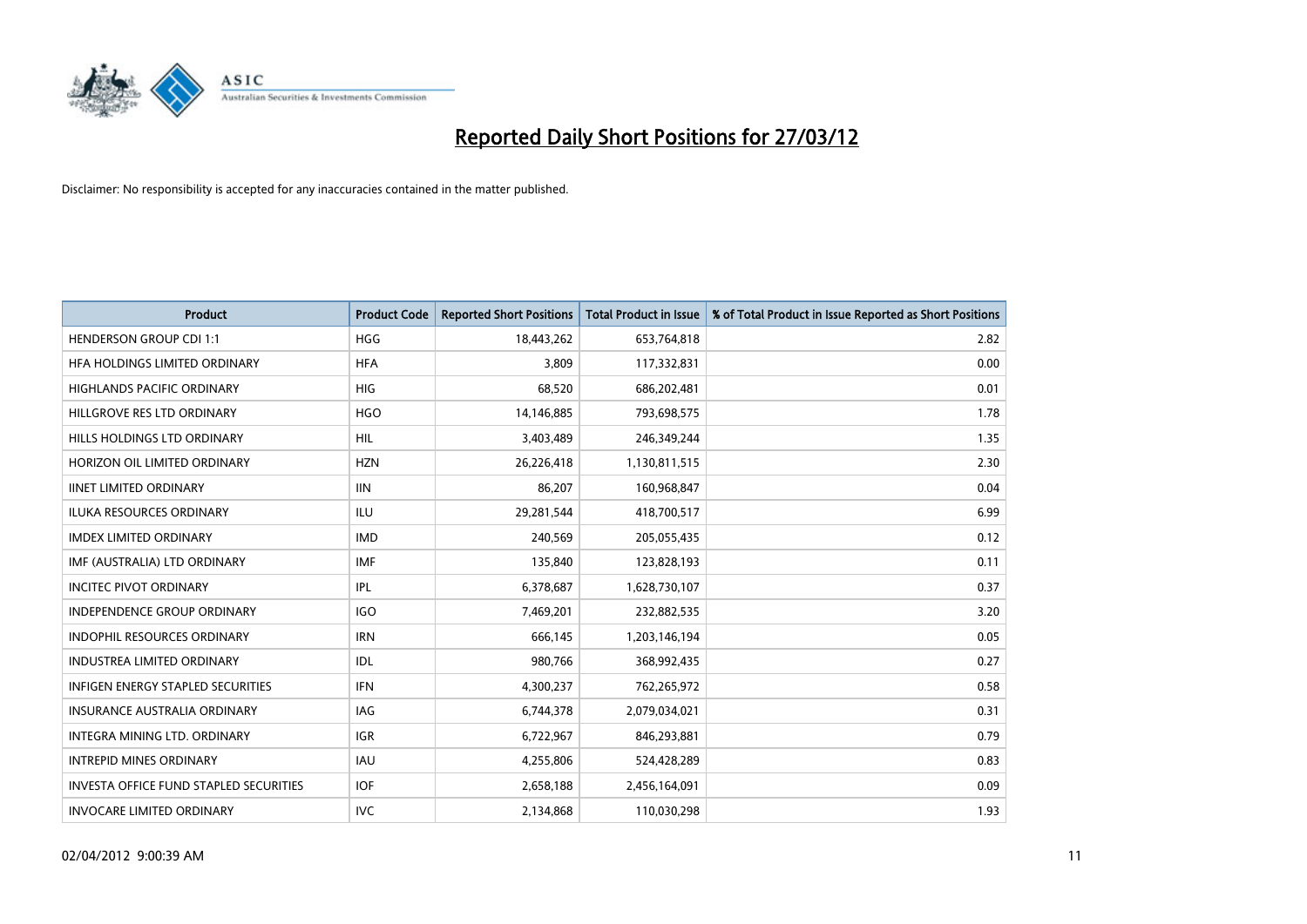

| <b>Product</b>                            | <b>Product Code</b> | <b>Reported Short Positions</b> | <b>Total Product in Issue</b> | % of Total Product in Issue Reported as Short Positions |
|-------------------------------------------|---------------------|---------------------------------|-------------------------------|---------------------------------------------------------|
| <b>ION LIMITED ORDINARY</b>               | <b>ION</b>          | 164,453                         | 256,365,105                   | 0.06                                                    |
| <b>IOOF HOLDINGS LTD ORDINARY</b>         | IFL                 | 758,666                         | 229,794,395                   | 0.32                                                    |
| <b>IRESS MARKET TECH. ORDINARY</b>        | <b>IRE</b>          | 2,347,277                       | 127,036,010                   | 1.84                                                    |
| <b>IRON ORE HOLDINGS ORDINARY</b>         | <b>IOH</b>          | 61,810                          | 166,137,005                   | 0.03                                                    |
| ISHARES MSCI AUS 200 ISHARES MSCI AUS 200 | IOZ                 | 43,462                          | 4,352,373                     | 1.00                                                    |
| <b>ISHARES MSCI BRIC CDI 1:1</b>          | <b>IBK</b>          | 7,980                           | 3,650,000                     | 0.22                                                    |
| ISHARES S&P HIGH DIV ISHARES S&P HIGH DIV | <b>IHD</b>          | 99,996                          | 2,903,027                     | 3.44                                                    |
| ISHARES SMALL ORDS ISHARES SMALL ORDS     | <b>ISO</b>          | 719,559                         | 5,703,165                     | 12.62                                                   |
| <b>IVANHOE AUSTRALIA ORDINARY</b>         | <b>IVA</b>          | 2,172,312                       | 552,735,295                   | 0.39                                                    |
| <b>JACKA RESOURCES LTD ORDINARY</b>       | <b>JKA</b>          | 1,493,893                       | 175,465,377                   | 0.85                                                    |
| JAMES HARDIE INDUST CHESS DEPOSITARY INT  | <b>IHX</b>          | 17,187,835                      | 436,659,739                   | 3.90                                                    |
| JB HI-FI LIMITED ORDINARY                 | <b>JBH</b>          | 21,960,959                      | 98,850,643                    | 22.22                                                   |
| <b>JUPITER MINES ORDINARY</b>             | <b>IMS</b>          | 26,182                          | 1,806,834,044                 | 0.00                                                    |
| <b>KAGARA LTD ORDINARY</b>                | KZL                 | 11,259,402                      | 798,953,117                   | 1.39                                                    |
| KANGAROO RES LTD ORDINARY                 | <b>KRL</b>          | 120,131                         | 3,434,430,012                 | 0.00                                                    |
| KAROON GAS AUSTRALIA ORDINARY             | <b>KAR</b>          | 1,843,606                       | 221,420,769                   | 0.82                                                    |
| KATHMANDU HOLD LTD ORDINARY               | <b>KMD</b>          | 1,646,849                       | 200,000,000                   | 0.82                                                    |
| <b>KBL MINING LIMITED ORDINARY</b>        | KBL                 | 1,820                           | 240,146,268                   | 0.00                                                    |
| KENTOR GOLD LIMITED ORDINARY              | KGL                 | 17,190                          | 106,209,874                   | 0.02                                                    |
| <b>KEYBRIDGE CAPITAL ORDINARY</b>         | <b>KBC</b>          | 1                               | 172,070,564                   | 0.00                                                    |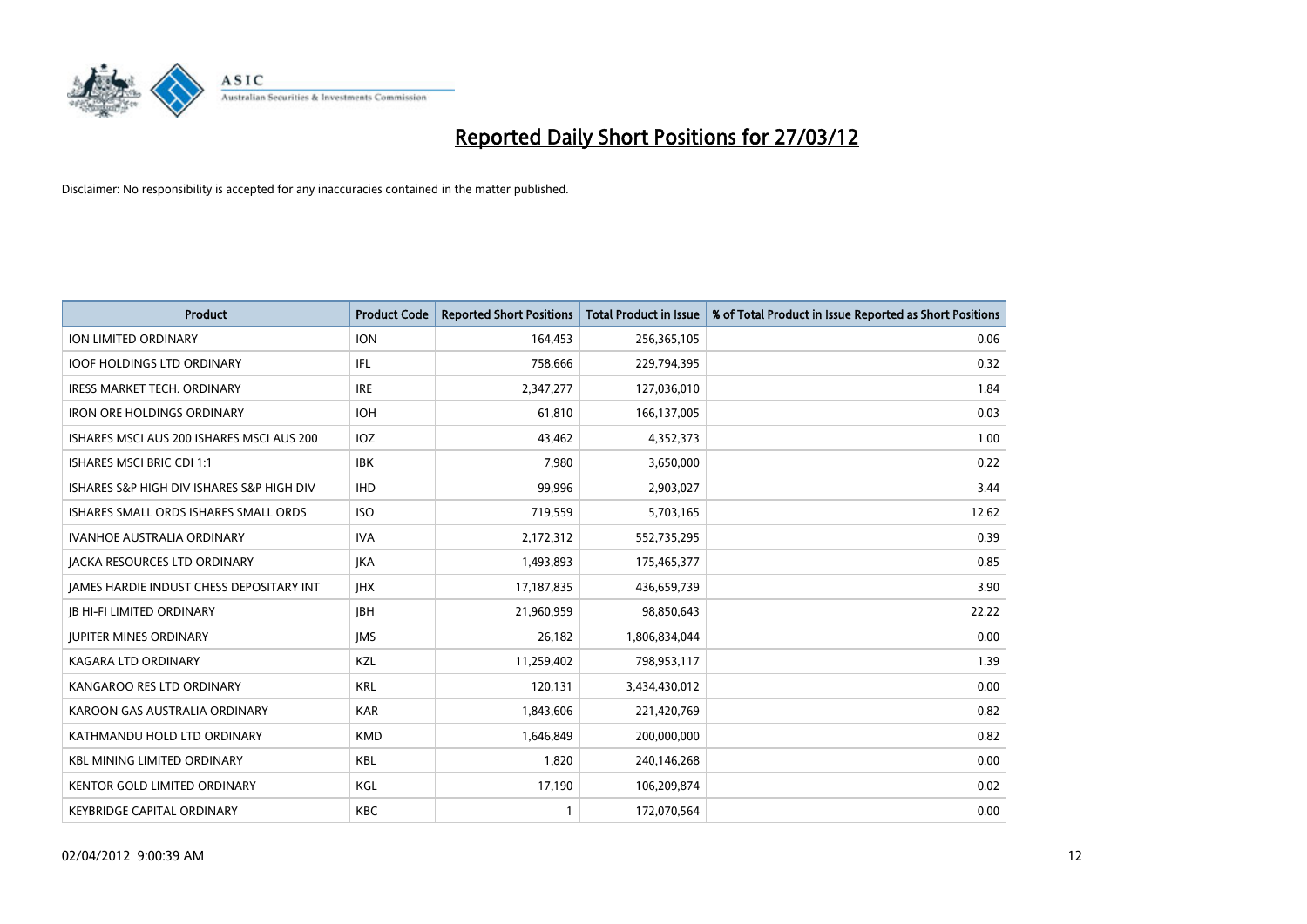

| <b>Product</b>                        | <b>Product Code</b> | <b>Reported Short Positions</b> | <b>Total Product in Issue</b> | % of Total Product in Issue Reported as Short Positions |
|---------------------------------------|---------------------|---------------------------------|-------------------------------|---------------------------------------------------------|
| KINGSGATE CONSOLID. ORDINARY          | <b>KCN</b>          | 5,941,574                       | 151,169,756                   | 3.93                                                    |
| KINGSROSE MINING LTD ORDINARY         | <b>KRM</b>          | 370,512                         | 277,687,401                   | 0.11                                                    |
| LEIGHTON HOLDINGS ORDINARY            | LEI                 | 8,270,743                       | 337,087,596                   | 2.45                                                    |
| LEND LEASE GROUP UNIT/ORD STAPLED     | <b>LLC</b>          | 2,950,700                       | 571,804,090                   | 0.51                                                    |
| LINC ENERGY LTD ORDINARY              | <b>LNC</b>          | 14,811,665                      | 504,487,631                   | 2.92                                                    |
| LIQUEFIED NATURAL ORDINARY            | LNG                 | 272,800                         | 267,699,015                   | 0.10                                                    |
| LYCOPODIUM LIMITED ORDINARY           | <b>LYL</b>          | 1,984                           | 38,655,103                    | 0.01                                                    |
| LYNAS CORPORATION ORDINARY            | <b>LYC</b>          | 166,380,039                     | 1,714,496,913                 | 9.72                                                    |
| <b>M2 TELECOMMUNICATION ORDINARY</b>  | <b>MTU</b>          | 304,847                         | 124,543,385                   | 0.24                                                    |
| <b>MACA LIMITED ORDINARY</b>          | <b>MLD</b>          | 12,241                          | 150,000,000                   | 0.01                                                    |
| <b>MACMAHON HOLDINGS ORDINARY</b>     | <b>MAH</b>          | 2,979,663                       | 738,631,705                   | 0.40                                                    |
| MACO ATLAS ROADS GRP ORDINARY STAPLED | <b>MOA</b>          | 13,416,982                      | 464,279,594                   | 2.87                                                    |
| MACQUARIE GROUP LTD ORDINARY          | <b>MOG</b>          | 8,373,901                       | 348,584,383                   | 2.40                                                    |
| MARENGO MINING ORDINARY               | <b>MGO</b>          | 39,850                          | 1,002,559,863                 | 0.00                                                    |
| <b>MATRIX C &amp; E LTD ORDINARY</b>  | <b>MCE</b>          | 569,653                         | 77,081,507                    | 0.74                                                    |
| MAVERICK DRILLING ORDINARY            | <b>MAD</b>          | 15,383                          | 267,454,286                   | 0.01                                                    |
| MCMILLAN SHAKESPEARE ORDINARY         | <b>MMS</b>          | 34,766                          | 74,523,965                    | 0.04                                                    |
| MEDUSA MINING LTD ORDINARY            | <b>MML</b>          | 3,211,807                       | 188,903,911                   | 1.68                                                    |
| MELBOURNE IT LIMITED ORDINARY         | <b>MLB</b>          | 8,822                           | 81,352,178                    | 0.01                                                    |
| MEO AUSTRALIA LTD ORDINARY            | <b>MEO</b>          | 5,411,384                       | 539,913,260                   | 1.01                                                    |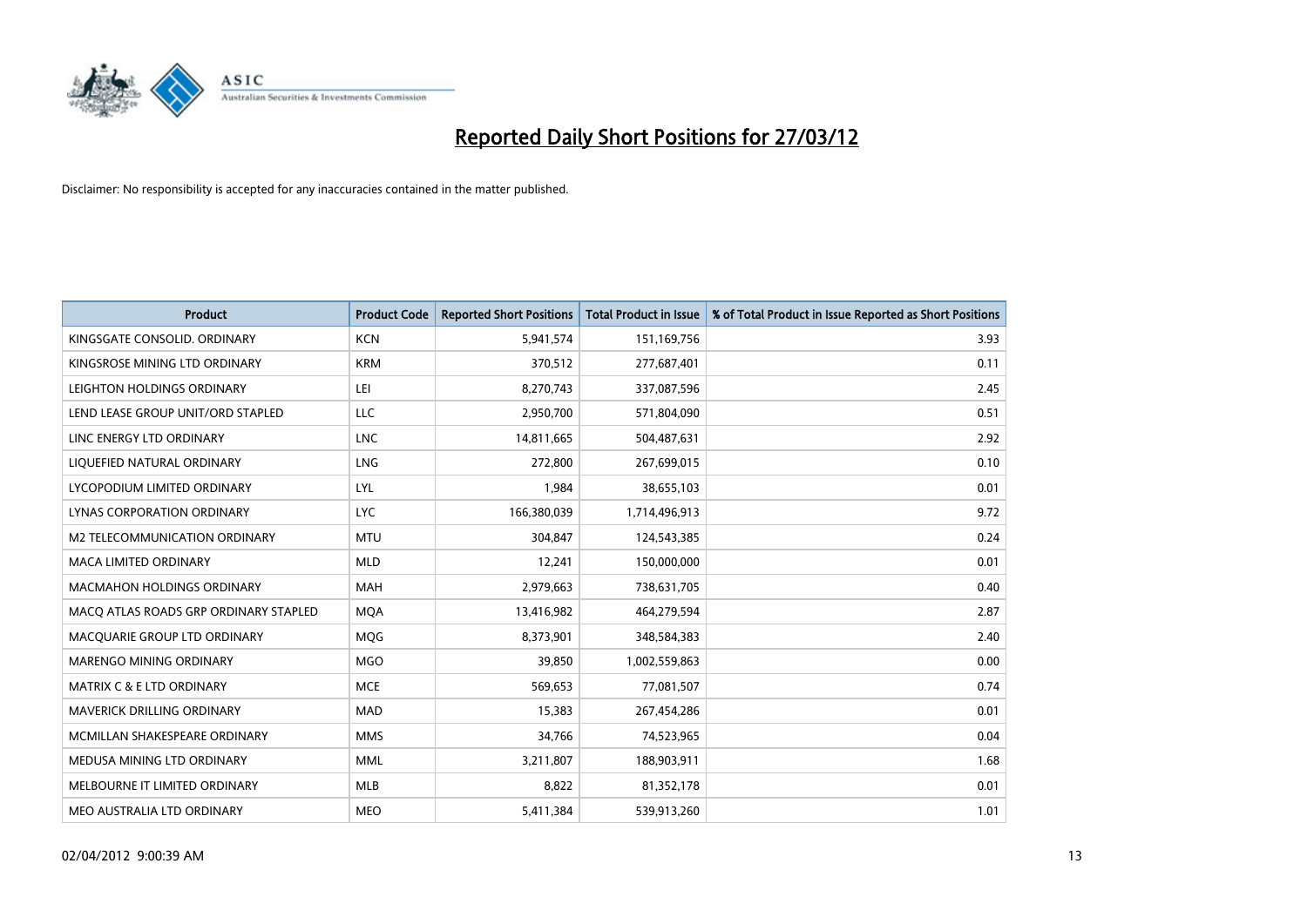

| <b>Product</b>                    | <b>Product Code</b> | <b>Reported Short Positions</b> | <b>Total Product in Issue</b> | % of Total Product in Issue Reported as Short Positions |
|-----------------------------------|---------------------|---------------------------------|-------------------------------|---------------------------------------------------------|
| <b>MERMAID MARINE ORDINARY</b>    | <b>MRM</b>          | 411,899                         | 217,991,983                   | 0.19                                                    |
| MESOBLAST LIMITED ORDINARY        | <b>MSB</b>          | 13,403,628                      | 284,478,361                   | 4.74                                                    |
| METALS X LIMITED ORDINARY         | <b>MLX</b>          | 421,104                         | 1,320,540,009                 | 0.04                                                    |
| METCASH LIMITED ORDINARY          | <b>MTS</b>          | 40,514,417                      | 771,345,864                   | 5.24                                                    |
| METGASCO LIMITED ORDINARY         | <b>MEL</b>          | 118,280                         | 338,592,672                   | 0.03                                                    |
| METMINCO LIMITED ORDINARY         | <b>MNC</b>          | 1,388,672                       | 1,749,541,573                 | 0.07                                                    |
| MHM METALS LIMITED ORDINARY       | <b>MHM</b>          | 94,433                          | 104,210,268                   | 0.10                                                    |
| MICLYN EXP OFFSHR ORDINARY        | <b>MIO</b>          | 32,773                          | 278,515,705                   | 0.01                                                    |
| MILTON CORPORATION ORDINARY       | <b>MLT</b>          | 10,900                          | 121,625,655                   | 0.01                                                    |
| MINCOR RESOURCES NL ORDINARY      | <b>MCR</b>          | 1,557,223                       | 194,749,889                   | 0.79                                                    |
| MINERAL DEPOSITS ORDINARY         | <b>MDL</b>          | 182,287                         | 83,538,786                    | 0.22                                                    |
| MINERAL RESOURCES, ORDINARY       | <b>MIN</b>          | 752,045                         | 184,706,489                   | 0.40                                                    |
| MIRABELA NICKEL LTD ORDINARY      | <b>MBN</b>          | 10,898,931                      | 492,516,163                   | 2.21                                                    |
| MIRVAC GROUP STAPLED SECURITIES   | <b>MGR</b>          | 5,183,125                       | 3,416,996,915                 | 0.14                                                    |
| MOLOPO ENERGY LTD ORDINARY        | <b>MPO</b>          | 645,969                         | 245,579,810                   | 0.26                                                    |
| MOLY MINES LIMITED ORDINARY       | <b>MOL</b>          | 72,227                          | 384,893,989                   | 0.02                                                    |
| MONADELPHOUS GROUP ORDINARY       | <b>MND</b>          | 2,393,215                       | 88,674,327                    | 2.69                                                    |
| MORTGAGE CHOICE LTD ORDINARY      | <b>MOC</b>          | 2,251,867                       | 120,319,572                   | 1.87                                                    |
| <b>MOUNT GIBSON IRON ORDINARY</b> | <b>MGX</b>          | 3,879,391                       | 1,082,570,693                 | 0.35                                                    |
| MULTIPLEX SITES SITES             | <b>MXUPA</b>        | 1,000                           | 4,500,000                     | 0.02                                                    |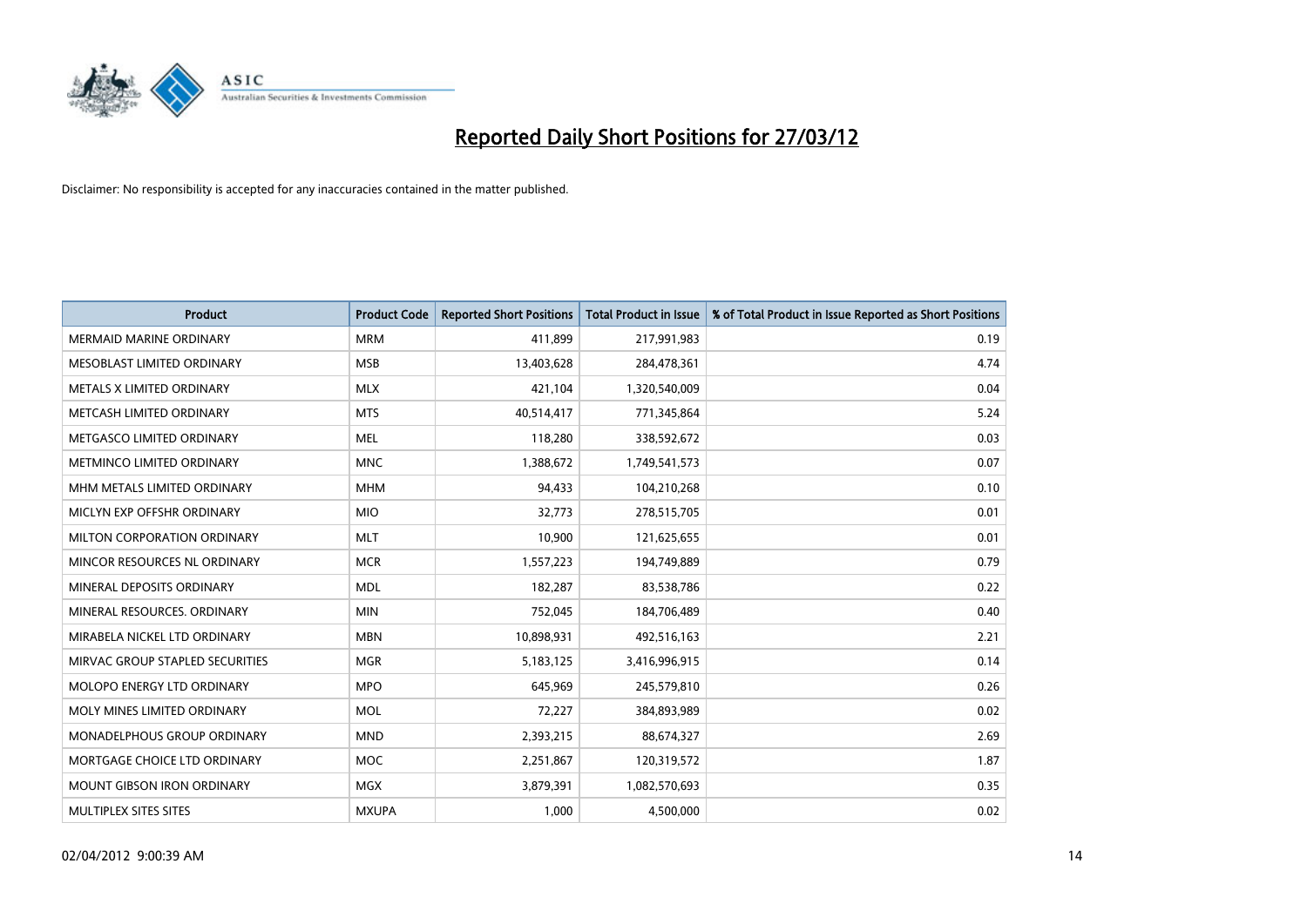

| <b>Product</b>                | <b>Product Code</b> | <b>Reported Short Positions</b> | <b>Total Product in Issue</b> | % of Total Product in Issue Reported as Short Positions |
|-------------------------------|---------------------|---------------------------------|-------------------------------|---------------------------------------------------------|
| MURCHISON METALS LTD ORDINARY | <b>MMX</b>          | 3,889,057                       | 450,093,277                   | 0.86                                                    |
| MYER HOLDINGS LTD ORDINARY    | <b>MYR</b>          | 76,041,030                      | 583,384,551                   | 13.02                                                   |
| NATIONAL AUST. BANK ORDINARY  | <b>NAB</b>          | 14,611,590                      | 2,239,201,841                 | 0.61                                                    |
| NAVIGATOR RESOURCES ORDINARY  | <b>NAV</b>          | 500                             | 2,222,216,576                 | 0.00                                                    |
| NAVITAS LIMITED ORDINARY      | <b>NVT</b>          | 9,401,257                       | 375,318,628                   | 2.51                                                    |
| NEON ENERGY LIMITED ORDINARY  | <b>NEN</b>          | 43,496                          | 436,414,518                   | 0.01                                                    |
| NEW HOPE CORPORATION ORDINARY | <b>NHC</b>          | 960,202                         | 830,411,534                   | 0.11                                                    |
| NEWCREST MINING ORDINARY      | <b>NCM</b>          | 682,122                         | 764,960,000                   | 0.07                                                    |
| NEWS CORP A NON-VOTING CDI    | <b>NWSLV</b>        | 3,652,786                       | 1,656,588,101                 | 0.22                                                    |
| NEWS CORP B VOTING CDI        | <b>NWS</b>          | 1,675,425                       | 798,520,953                   | 0.21                                                    |
| NEXTDC LIMITED ORDINARY       | <b>NXT</b>          | 330,638                         | 123,533,558                   | 0.26                                                    |
| NEXUS ENERGY LIMITED ORDINARY | <b>NXS</b>          | 4,873,145                       | 1,326,821,159                 | 0.35                                                    |
| NIDO PETROLEUM ORDINARY       | <b>NDO</b>          | 105,313                         | 1,389,163,151                 | 0.01                                                    |
| NKWE PLATINUM 10C US COMMON   | <b>NKP</b>          | 49                              | 559,651,184                   | 0.00                                                    |
| NOBLE MINERAL RES ORDINARY    | <b>NMG</b>          | 2,004,777                       | 552,170,653                   | 0.36                                                    |
| NORTHERN IRON LTD ORDINARY    | <b>NFE</b>          | 339,339                         | 369,980,113                   | 0.09                                                    |
| NORTHERN STAR ORDINARY        | <b>NST</b>          | 39,860                          | 402,170,706                   | 0.01                                                    |
| NRW HOLDINGS LIMITED ORDINARY | <b>NWH</b>          | 569,526                         | 278,888,011                   | 0.20                                                    |
| NUCOAL RESOURCES LTD ORDINARY | <b>NCR</b>          | 1,524,334                       | 747,499,169                   | 0.20                                                    |
| NUFARM LIMITED ORDINARY       | <b>NUF</b>          | 4,677,283                       | 262,018,057                   | 1.79                                                    |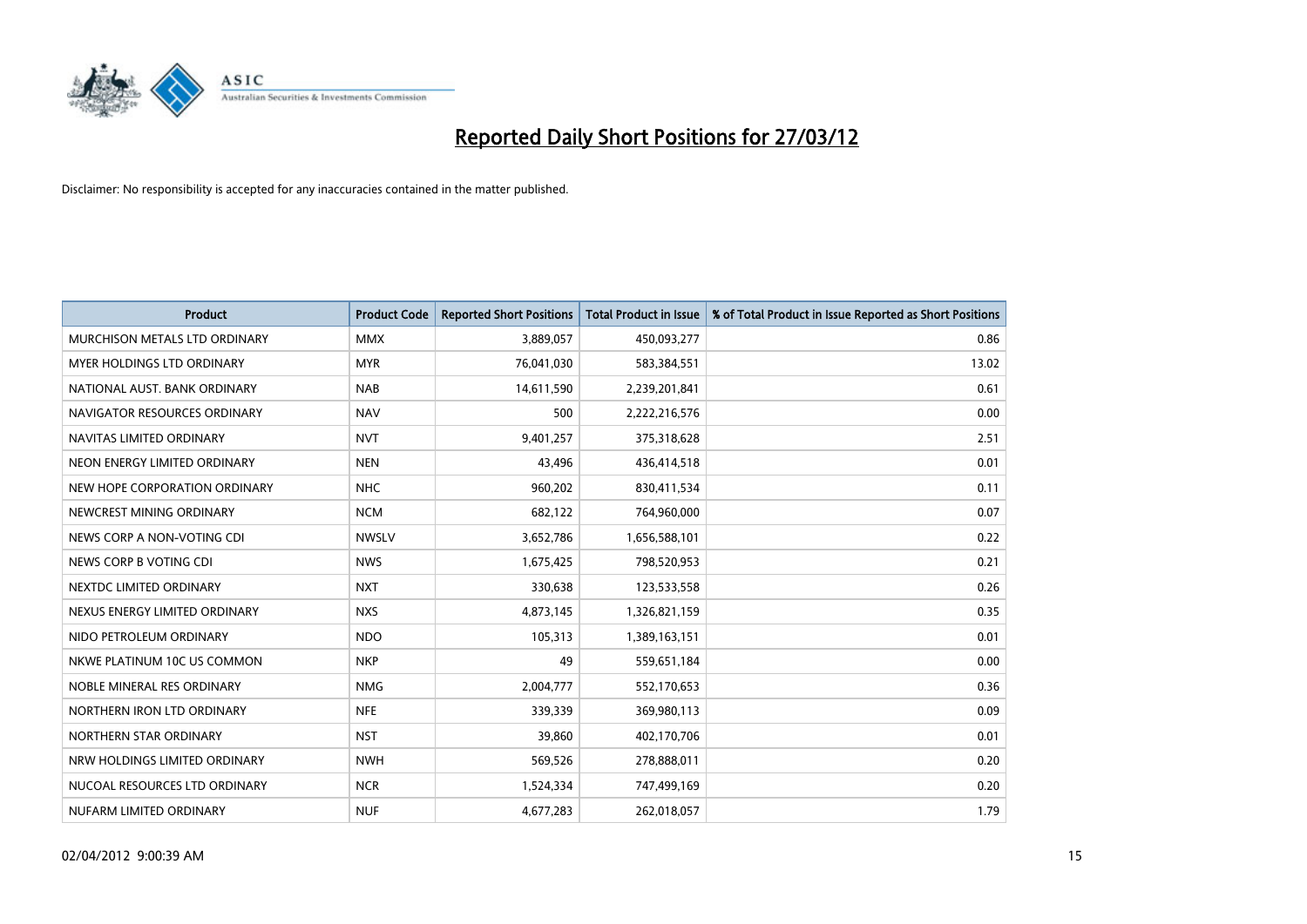

| <b>Product</b>                        | <b>Product Code</b> | <b>Reported Short Positions</b> | <b>Total Product in Issue</b> | % of Total Product in Issue Reported as Short Positions |
|---------------------------------------|---------------------|---------------------------------|-------------------------------|---------------------------------------------------------|
| <b>OAKTON LIMITED ORDINARY</b>        | <b>OKN</b>          | 316,294                         | 93,800,235                    | 0.34                                                    |
| OCEANAGOLD CORP. CHESS DEPOSITARY INT | <b>OGC</b>          | 1,101,918                       | 262,827,709                   | 0.41                                                    |
| OIL SEARCH LTD ORDINARY               | OSH                 | 11,295,020                      | 1,325,155,171                 | 0.82                                                    |
| OM HOLDINGS LIMITED ORDINARY          | <b>OMH</b>          | 5,329,899                       | 604,105,150                   | 0.87                                                    |
| <b>ONESTEEL LIMITED ORDINARY</b>      | OST                 | 33,937,607                      | 1,342,393,583                 | 2.53                                                    |
| ORICA LIMITED ORDINARY                | ORI                 | 4,326,555                       | 365,007,037                   | 1.18                                                    |
| ORIGIN ENERGY ORDINARY                | <b>ORG</b>          | 6,943,329                       | 1,086,259,494                 | 0.63                                                    |
| OROCOBRE LIMITED ORDINARY             | <b>ORE</b>          | 73,990                          | 103,195,029                   | 0.07                                                    |
| OROTONGROUP LIMITED ORDINARY          | ORL                 | 8,685                           | 40,880,902                    | 0.01                                                    |
| <b>OZ MINERALS ORDINARY</b>           | <b>OZL</b>          | 4,066,605                       | 312,435,187                   | 1.30                                                    |
| PACIFIC BRANDS ORDINARY               | <b>PBG</b>          | 4,194,906                       | 912,915,695                   | 0.46                                                    |
| PALADIN ENERGY LTD ORDINARY           | <b>PDN</b>          | 37,428,904                      | 835,645,290                   | 4.47                                                    |
| PANAUST LIMITED ORDINARY              | <b>PNA</b>          | 1,028,687                       | 602,479,854                   | 0.17                                                    |
| PANORAMIC RESOURCES ORDINARY          | PAN                 | 824,885                         | 207,050,710                   | 0.41                                                    |
| PAPERLINX LIMITED ORDINARY            | <b>PPX</b>          | 6,830,737                       | 609,280,761                   | 1.12                                                    |
| PAPILLON RES LTD ORDINARY             | PIR                 | 80,196                          | 240,195,284                   | 0.02                                                    |
| PATTIES FOODS LTD ORDINARY            | PFL                 | 6,000                           | 138,989,223                   | 0.00                                                    |
| PEET LIMITED ORDINARY                 | <b>PPC</b>          | 61,017                          | 320,170,604                   | 0.02                                                    |
| PENINSULA ENERGY LTD ORDINARY         | <b>PEN</b>          | 4,332,398                       | 2,150,533,341                 | 0.20                                                    |
| PERILYA LIMITED ORDINARY              | PEM                 | 574,345                         | 769,316,426                   | 0.07                                                    |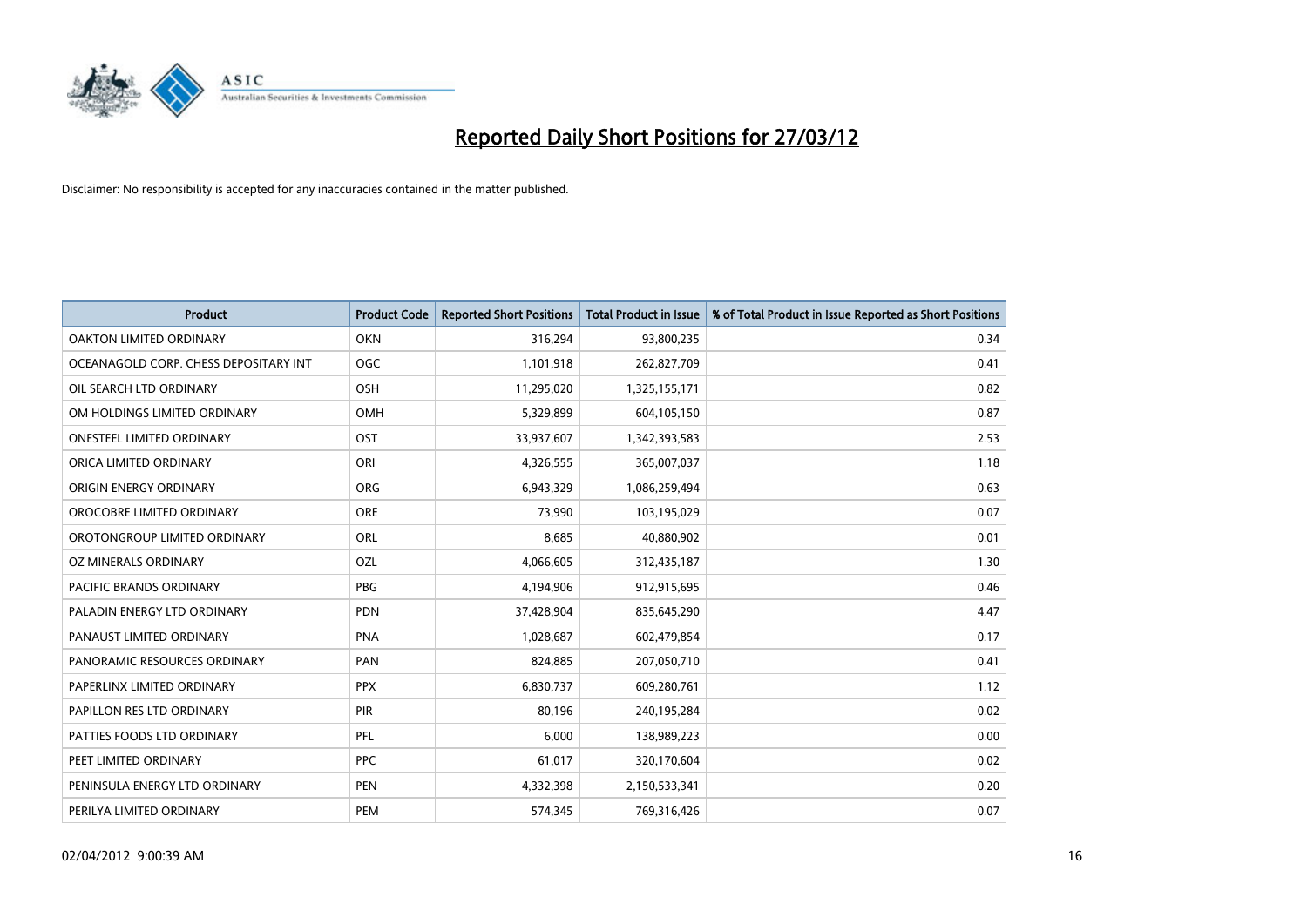

| <b>Product</b>                      | <b>Product Code</b> | <b>Reported Short Positions</b> | <b>Total Product in Issue</b> | % of Total Product in Issue Reported as Short Positions |
|-------------------------------------|---------------------|---------------------------------|-------------------------------|---------------------------------------------------------|
| PERPETUAL LIMITED ORDINARY          | PPT                 | 2,291,863                       | 41,980,678                    | 5.47                                                    |
| PERSEUS MINING LTD ORDINARY         | PRU                 | 7,758,557                       | 457,962,088                   | 1.65                                                    |
| PHARMAXIS LTD ORDINARY              | <b>PXS</b>          | 3,180,041                       | 305,890,989                   | 1.04                                                    |
| PHOSPHAGENICS LTD. ORDINARY         | <b>POH</b>          | 837,672                         | 1,017,565,957                 | 0.08                                                    |
| PLATINUM ASSET ORDINARY             | <b>PTM</b>          | 8,603,092                       | 561,347,878                   | 1.54                                                    |
| PLATINUM AUSTRALIA ORDINARY         | <b>PLA</b>          | 901,245                         | 504,968,043                   | 0.17                                                    |
| PMI GOLD CORP CDI 1:1               | <b>PVM</b>          | 5,915                           | 58,931,262                    | 0.01                                                    |
| PMP LIMITED ORDINARY                | <b>PMP</b>          | 28,630                          | 325,461,328                   | 0.01                                                    |
| PREMIER INVESTMENTS ORDINARY        | <b>PMV</b>          | 655,705                         | 155,062,831                   | 0.40                                                    |
| PRIMA BIOMED LTD ORDINARY           | <b>PRR</b>          | 5,719,998                       | 1,065,063,388                 | 0.53                                                    |
| PRIMARY HEALTH CARE ORDINARY        | <b>PRY</b>          | 13,790,823                      | 500,406,679                   | 2.73                                                    |
| PRIMEAG AUSTRALIA ORDINARY          | PAG                 | 50,694                          | 266,394,444                   | 0.02                                                    |
| PROGRAMMED ORDINARY                 | <b>PRG</b>          | 282,694                         | 118,173,778                   | 0.22                                                    |
| <b>QANTAS AIRWAYS ORDINARY</b>      | QAN                 | 22,874,510                      | 2,265,123,620                 | 1.00                                                    |
| OBE INSURANCE GROUP ORDINARY        | <b>OBE</b>          | 36,658,672                      | 1,157,601,767                 | 3.14                                                    |
| OR NATIONAL LIMITED ORDINARY        | <b>ORN</b>          | 12,962,651                      | 2,440,000,000                 | 0.52                                                    |
| ORXPHARMA LTD ORDINARY              | <b>ORX</b>          | 657,949                         | 144,459,706                   | 0.45                                                    |
| <b>QUBE LOGISTICS HLDG ORDINARY</b> | QUB                 | 2,962,270                       | 907,710,970                   | 0.32                                                    |
| RAMELIUS RESOURCES ORDINARY         | <b>RMS</b>          | 891,350                         | 335,775,519                   | 0.26                                                    |
| RAMSAY HEALTH CARE ORDINARY         | <b>RHC</b>          | 2,088,013                       | 202,081,252                   | 1.02                                                    |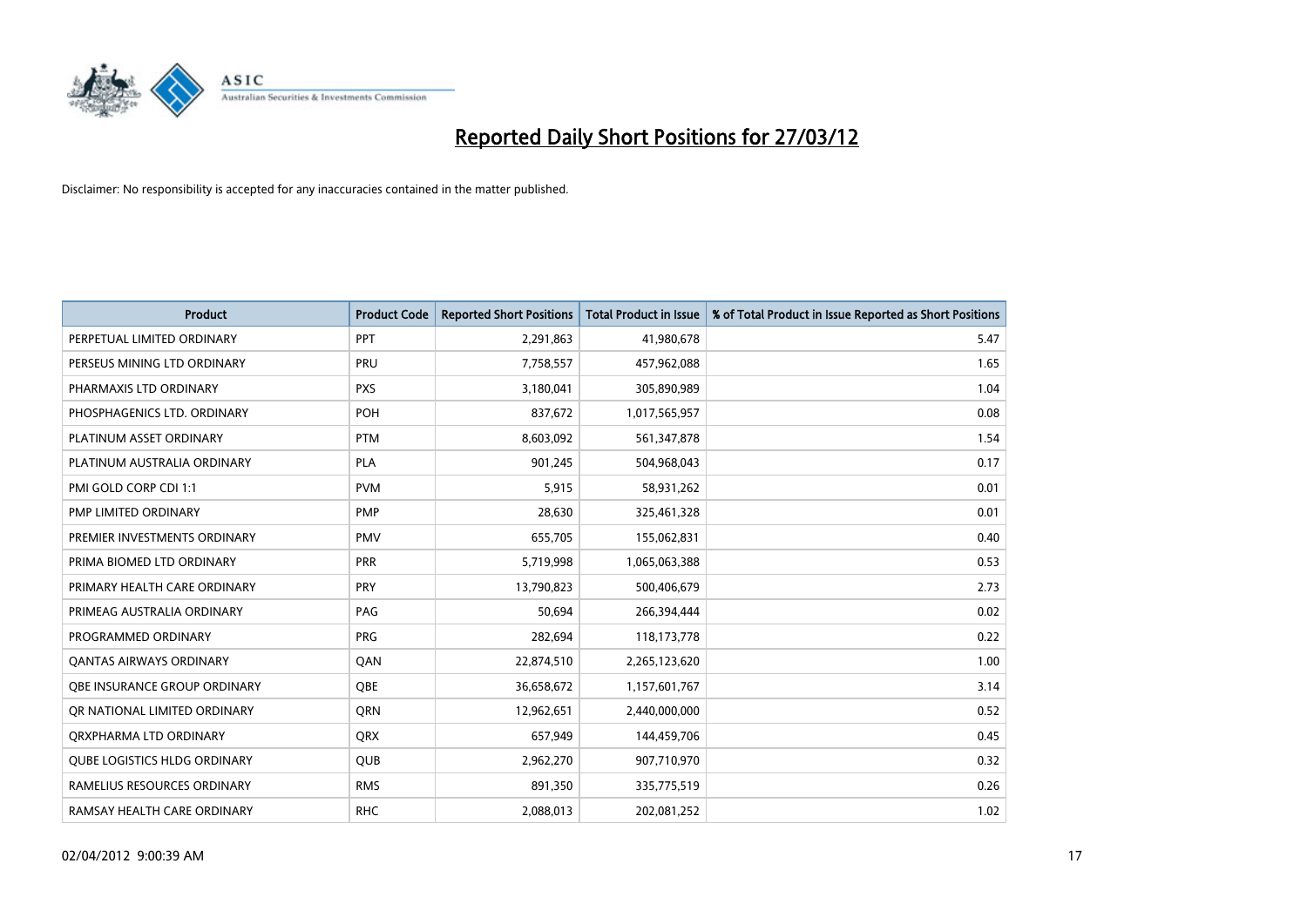

| <b>Product</b>                   | <b>Product Code</b> | <b>Reported Short Positions</b> | <b>Total Product in Issue</b> | % of Total Product in Issue Reported as Short Positions |
|----------------------------------|---------------------|---------------------------------|-------------------------------|---------------------------------------------------------|
| RANGE RESOURCES LTD ORDINARY     | <b>RRS</b>          | 939                             | 2,118,880,660                 | 0.00                                                    |
| <b>RCR TOMLINSON ORDINARY</b>    | <b>RCR</b>          | 5,000                           | 134,028,849                   | 0.00                                                    |
| <b>REA GROUP ORDINARY</b>        | <b>REA</b>          | 315,042                         | 131,714,699                   | 0.24                                                    |
| RECKON LIMITED ORDINARY          | <b>RKN</b>          | 809,300                         | 132,839,672                   | 0.61                                                    |
| <b>RED 5 LIMITED ORDINARY</b>    | <b>RED</b>          | 20,001                          | 135,488,008                   | 0.01                                                    |
| REDBANK ENERGY LTD ORDINARY      | <b>AEJ</b>          | 19                              | 786,287                       | 0.00                                                    |
| REGIONAL EXPRESS ORDINARY        | <b>REX</b>          | 10,000                          | 121,254,902                   | 0.01                                                    |
| REGIS RESOURCES ORDINARY         | <b>RRL</b>          | 621,353                         | 449,527,476                   | 0.15                                                    |
| RESMED INC CDI 10:1              | <b>RMD</b>          | 5,603,474                       | 1,556,242,300                 | 0.36                                                    |
| <b>RESOLUTE MINING ORDINARY</b>  | <b>RSG</b>          | 2,395,143                       | 655,756,462                   | 0.35                                                    |
| RESOURCE GENERATION ORDINARY     | <b>RES</b>          | 973                             | 262,895,652                   | 0.00                                                    |
| REVERSE CORP LIMITED ORDINARY    | <b>REF</b>          | 100                             | 92,382,175                    | 0.00                                                    |
| REX MINERALS LIMITED ORDINARY    | <b>RXM</b>          | 967,464                         | 153,847,284                   | 0.62                                                    |
| <b>RHG LIMITED ORDINARY</b>      | <b>RHG</b>          | 36,083                          | 308,483,177                   | 0.01                                                    |
| <b>RIALTO ENERGY ORDINARY</b>    | <b>RIA</b>          | 2,248,144                       | 607,640,124                   | 0.37                                                    |
| RIDLEY CORPORATION ORDINARY      | <b>RIC</b>          | 89,051                          | 307,817,071                   | 0.02                                                    |
| RIO TINTO LIMITED ORDINARY       | <b>RIO</b>          | 25,145,004                      | 435,758,720                   | 5.74                                                    |
| ROC OIL COMPANY ORDINARY         | <b>ROC</b>          | 2,852,328                       | 682,506,352                   | 0.42                                                    |
| <b>RURALCO HOLDINGS ORDINARY</b> | <b>RHL</b>          | 12,000                          | 55,019,284                    | 0.02                                                    |
| SAI GLOBAL LIMITED ORDINARY      | SAI                 | 2,546,424                       | 202,526,641                   | 1.26                                                    |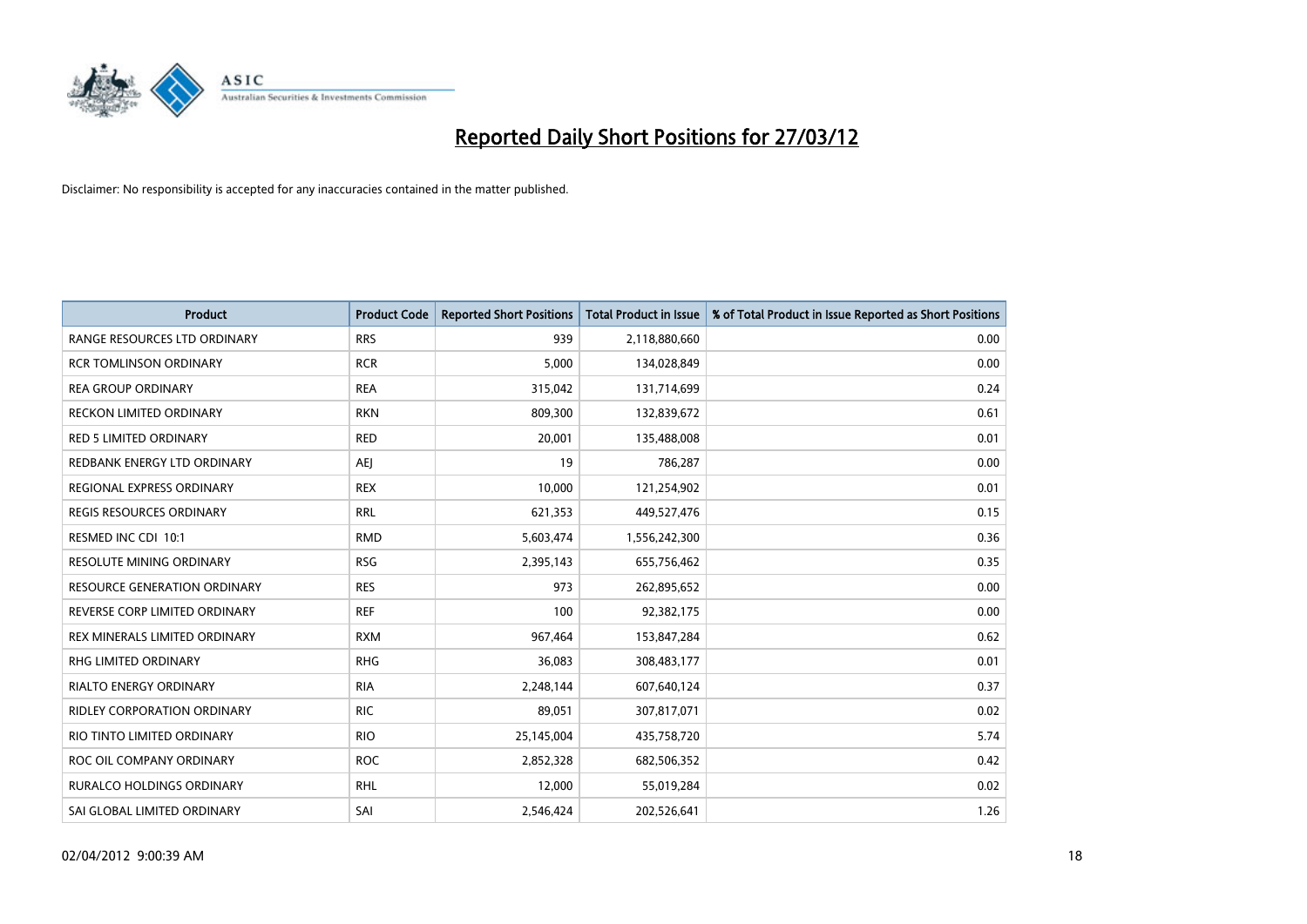

| <b>Product</b>                           | <b>Product Code</b> | <b>Reported Short Positions</b> | <b>Total Product in Issue</b> | % of Total Product in Issue Reported as Short Positions |
|------------------------------------------|---------------------|---------------------------------|-------------------------------|---------------------------------------------------------|
| SALMAT LIMITED ORDINARY                  | <b>SLM</b>          | 1,612,921                       | 159,802,174                   | 1.00                                                    |
| SAMSON OIL & GAS LTD ORDINARY            | <b>SSN</b>          | 3,301,852                       | 1,758,622,297                 | 0.19                                                    |
| SANDFIRE RESOURCES ORDINARY              | <b>SFR</b>          | 1,790,687                       | 151,152,635                   | 1.20                                                    |
| SANTOS LTD ORDINARY                      | <b>STO</b>          | 16,756,160                      | 942,520,812                   | 1.75                                                    |
| SARACEN MINERAL ORDINARY                 | <b>SAR</b>          | 733,113                         | 593,993,240                   | 0.13                                                    |
| SEDGMAN LIMITED ORDINARY                 | <b>SDM</b>          | 52,240                          | 212,715,619                   | 0.02                                                    |
| SEEK LIMITED ORDINARY                    | <b>SEK</b>          | 15,100,769                      | 337,101,307                   | 4.46                                                    |
| SENEX ENERGY LIMITED ORDINARY            | SXY                 | 1,619,927                       | 923,847,416                   | 0.17                                                    |
| SERVCORP LIMITED ORDINARY                | SRV                 | 26,183                          | 98,440,807                    | 0.03                                                    |
| SEVEN GROUP HOLDINGS ORDINARY            | <b>SVW</b>          | 1,485,841                       | 307,410,281                   | 0.49                                                    |
| SEVEN WEST MEDIA LTD ORDINARY            | <b>SWM</b>          | 15,414,451                      | 645,719,542                   | 2.38                                                    |
| SIGMA PHARMACEUTICAL ORDINARY            | <b>SIP</b>          | 6,210,348                       | 1,178,626,572                 | 0.54                                                    |
| SILEX SYSTEMS ORDINARY                   | <b>SLX</b>          | 590,727                         | 170,143,997                   | 0.34                                                    |
| SILVER LAKE RESOURCE ORDINARY            | <b>SLR</b>          | 913,880                         | 220,264,064                   | 0.42                                                    |
| SILVER MINES LIMITED ORDINARY            | SVL                 | 20,000                          | 122,698,277                   | 0.02                                                    |
| SIMS METAL MGMT LTD ORDINARY             | SGM                 | 7,439,256                       | 205,856,443                   | 3.60                                                    |
| SINGAPORE TELECOMM. CHESS DEPOSITARY INT | SGT                 | 9,373,617                       | 176,974,336                   | 5.29                                                    |
| SIRTEX MEDICAL ORDINARY                  | <b>SRX</b>          | 60                              | 55,768,136                    | 0.00                                                    |
| SKILLED GROUP LTD ORDINARY               | <b>SKE</b>          | 954,392                         | 233,487,276                   | 0.41                                                    |
| SKY CITY ENTERTAIN, ORDINARY             | <b>SKC</b>          | 1,807,044                       | 576,958,340                   | 0.31                                                    |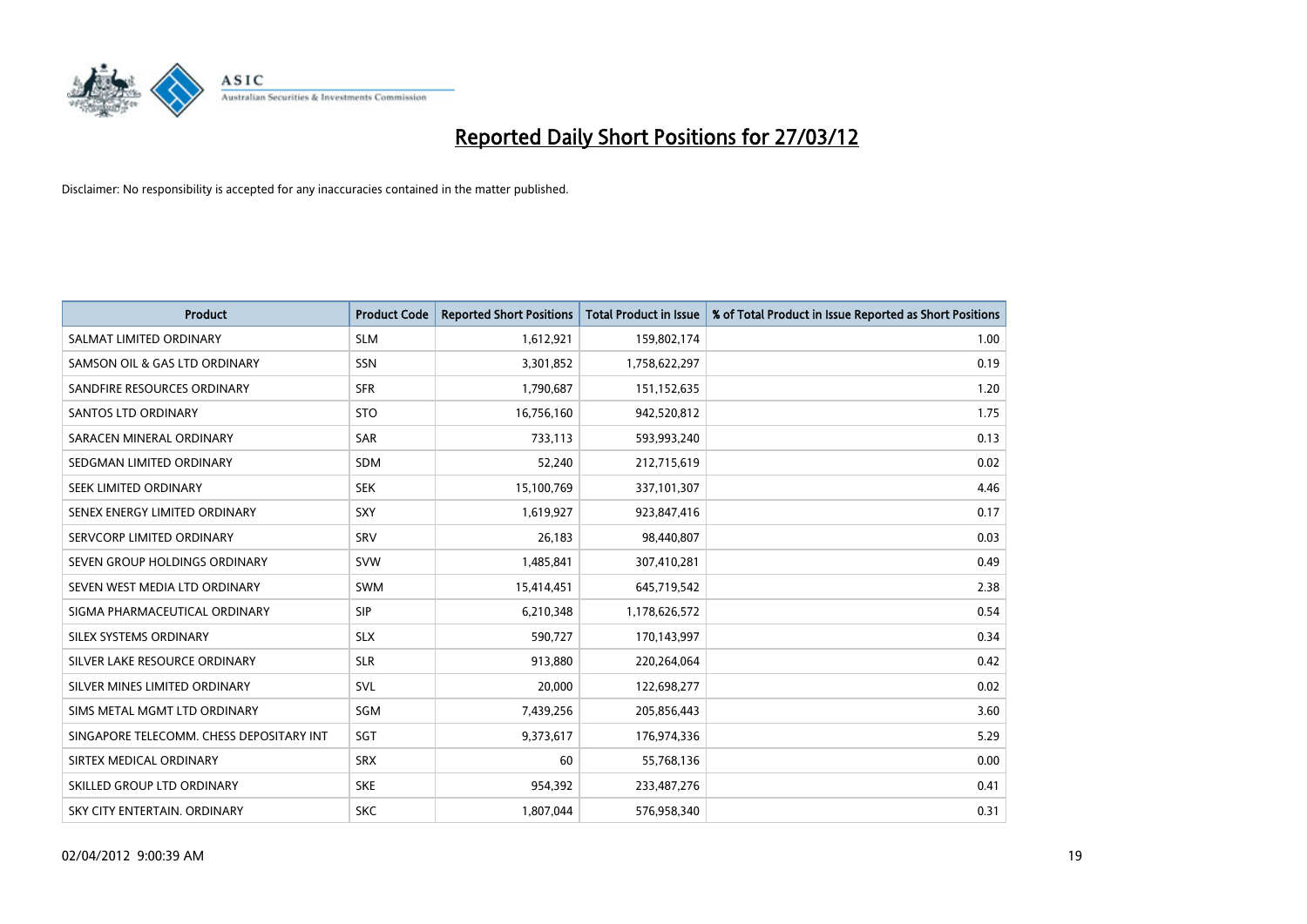

| <b>Product</b>                           | <b>Product Code</b> | <b>Reported Short Positions</b> | <b>Total Product in Issue</b> | % of Total Product in Issue Reported as Short Positions |
|------------------------------------------|---------------------|---------------------------------|-------------------------------|---------------------------------------------------------|
| <b>SLATER &amp; GORDON ORDINARY</b>      | SGH                 | 1,680                           | 151,732,093                   | 0.00                                                    |
| SMS MANAGEMENT, ORDINARY                 | <b>SMX</b>          | 681,207                         | 68,290,180                    | 0.98                                                    |
| SONIC HEALTHCARE ORDINARY                | <b>SHL</b>          | 6,550,754                       | 389,969,875                   | 1.68                                                    |
| SOUL PATTINSON (W.H) ORDINARY            | SOL                 | 15,737                          | 239,395,320                   | 0.01                                                    |
| SOUTH BOULDER MINES ORDINARY             | <b>STB</b>          | 119,409                         | 116,232,826                   | 0.10                                                    |
| SP AUSNET STAPLED SECURITIES             | <b>SPN</b>          | 2,771,099                       | 2,896,219,682                 | 0.09                                                    |
| SPARK INFRASTRUCTURE STAPLED NOTE & UNIT | SKI                 | 19,149,555                      | 1,326,734,264                 | 1.45                                                    |
| SPECIALTY FASHION ORDINARY               | <b>SFH</b>          | 2,100,171                       | 192,086,121                   | 1.09                                                    |
| SPOTLESS GROUP LTD ORDINARY              | <b>SPT</b>          | 831,720                         | 265,454,407                   | 0.32                                                    |
| ST BARBARA LIMITED ORDINARY              | <b>SBM</b>          | 8,413,187                       | 325,615,389                   | 2.58                                                    |
| STARPHARMA HOLDINGS ORDINARY             | <b>SPL</b>          | 2,269,320                       | 280,772,451                   | 0.80                                                    |
| STH CRS ELECT ENGNR ORDINARY             | <b>SXE</b>          | 55,203                          | 161,486,826                   | 0.03                                                    |
| STHN CROSS MEDIA ORDINARY                | SXL                 | 3,596,462                       | 704,594,449                   | 0.51                                                    |
| STOCKLAND UNITS/ORD STAPLED              | <b>SGP</b>          | 24,395,887                      | 2,282,906,147                 | 1.07                                                    |
| STRAITS RES LTD. ORDINARY                | SRO                 | 303,569                         | 402,208,577                   | 0.07                                                    |
| STW COMMUNICATIONS ORDINARY              | SGN                 | 33,331                          | 362,798,351                   | 0.01                                                    |
| SUNCORP GROUP LTD ORDINARY               | <b>SUN</b>          | 11,618,687                      | 1,286,600,980                 | 0.89                                                    |
| SUNDANCE ENERGY ORDINARY                 | <b>SEA</b>          | 583,075                         | 277,098,474                   | 0.21                                                    |
| SUNDANCE RESOURCES ORDINARY              | <b>SDL</b>          | 9,733,343                       | 2,933,534,505                 | 0.33                                                    |
| SUNLAND GROUP LTD ORDINARY               | <b>SDG</b>          | 91,510                          | 201,578,526                   | 0.05                                                    |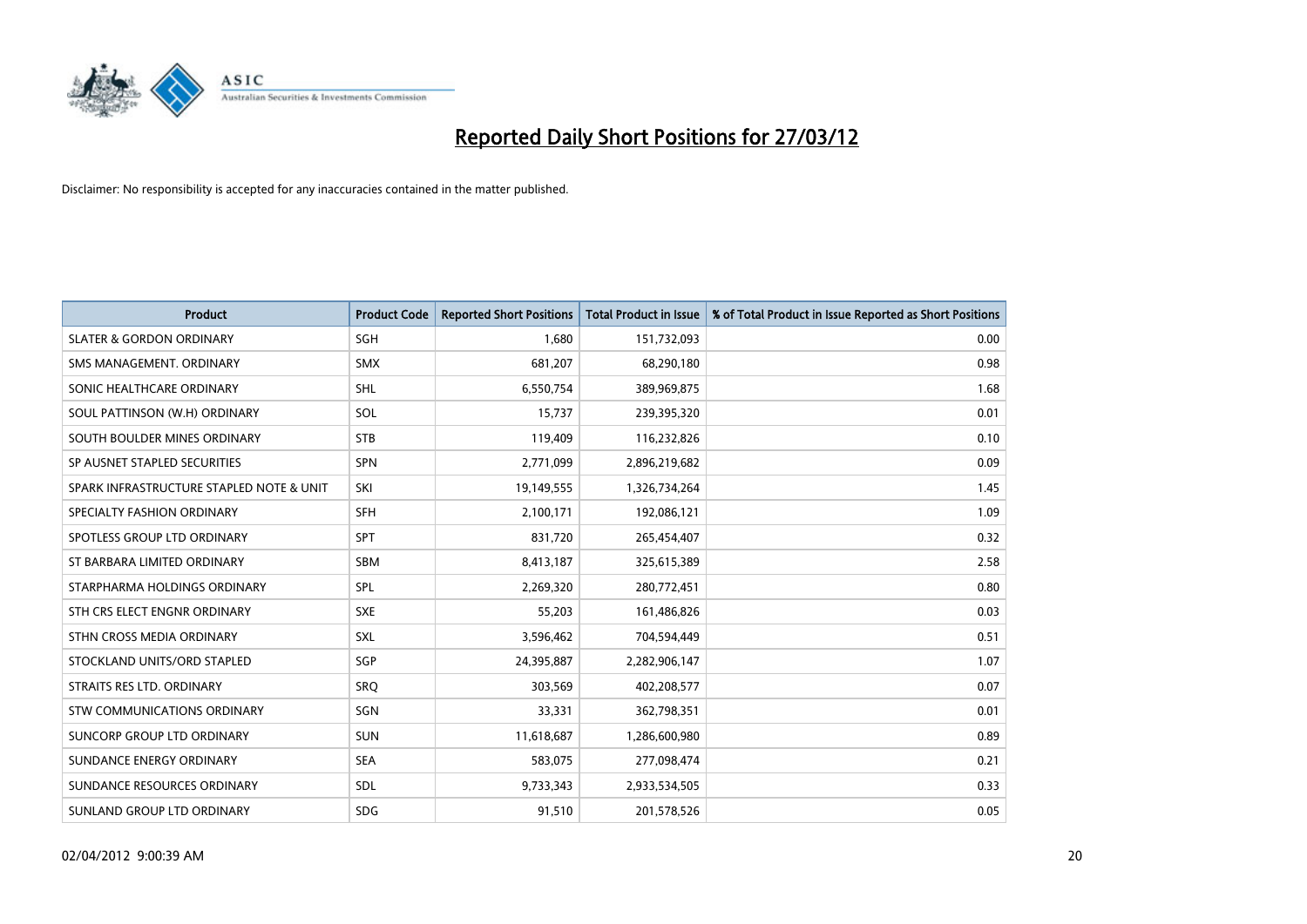

| <b>Product</b>                     | <b>Product Code</b> | <b>Reported Short Positions</b> | <b>Total Product in Issue</b> | % of Total Product in Issue Reported as Short Positions |
|------------------------------------|---------------------|---------------------------------|-------------------------------|---------------------------------------------------------|
| SUPER RET REP LTD ORDINARY         | <b>SUL</b>          | 967,383                         | 195,004,593                   | 0.49                                                    |
| SYD AIRPORT STAPLED US PROHIBIT.   | SYD                 | 5,249,212                       | 1,861,210,782                 | 0.29                                                    |
| TABCORP HOLDINGS LTD ORDINARY      | <b>TAH</b>          | 11,593,455                      | 712,805,880                   | 1.62                                                    |
| TANAMI GOLD NL ORDINARY            | <b>TAM</b>          | 157,886                         | 261,132,677                   | 0.06                                                    |
| TAP OIL LIMITED ORDINARY           | <b>TAP</b>          | 2,834,059                       | 241,295,311                   | 1.17                                                    |
| TASSAL GROUP LIMITED ORDINARY      | <b>TGR</b>          | 74,497                          | 146,304,404                   | 0.03                                                    |
| TATTS GROUP LTD ORDINARY           | <b>TTS</b>          | 18,288,616                      | 1,340,770,798                 | 1.34                                                    |
| TELECOM CORPORATION ORDINARY       | <b>TEL</b>          | 7,164,124                       | 1,925,427,596                 | 0.38                                                    |
| TELSTRA CORPORATION, ORDINARY      | <b>TLS</b>          | 29,978,502                      | 12,443,074,357                | 0.24                                                    |
| TEN NETWORK HOLDINGS ORDINARY      | <b>TEN</b>          | 59,808,683                      | 1,045,236,720                 | 5.71                                                    |
| TERANGA GOLD CORP CDI 1:1          | TGZ                 | 191,610                         | 155,865,666                   | 0.11                                                    |
| TEXON PETROLEUM LTD ORDINARY       | <b>TXN</b>          | 22,922                          | 242,539,848                   | 0.01                                                    |
| TFS CORPORATION LTD ORDINARY       | <b>TFC</b>          | 57,942                          | 279,621,829                   | 0.02                                                    |
| THAKRAL HOLDINGS GRP ORDINARY/UNIT | <b>THG</b>          | $\overline{2}$                  | 585,365,014                   | 0.00                                                    |
| THE REJECT SHOP ORDINARY           | <b>TRS</b>          | 1,533,455                       | 26,071,170                    | 5.89                                                    |
| THINKSMART LIMITED ORDINARY        | <b>TSM</b>          | 100,000                         | 138,432,658                   | 0.07                                                    |
| THORN GROUP LIMITED ORDINARY       | <b>TGA</b>          | 222,796                         | 146,374,703                   | 0.16                                                    |
| TIGER RESOURCES ORDINARY           | <b>TGS</b>          | 3,957,229                       | 673,470,269                   | 0.56                                                    |
| <b>TISHMAN SPEYER UNITS</b>        | <b>TSO</b>          | 38,314                          | 338,440,904                   | 0.01                                                    |
| TOLL HOLDINGS LTD ORDINARY         | <b>TOL</b>          | 25,679,503                      | 717,133,875                   | 3.57                                                    |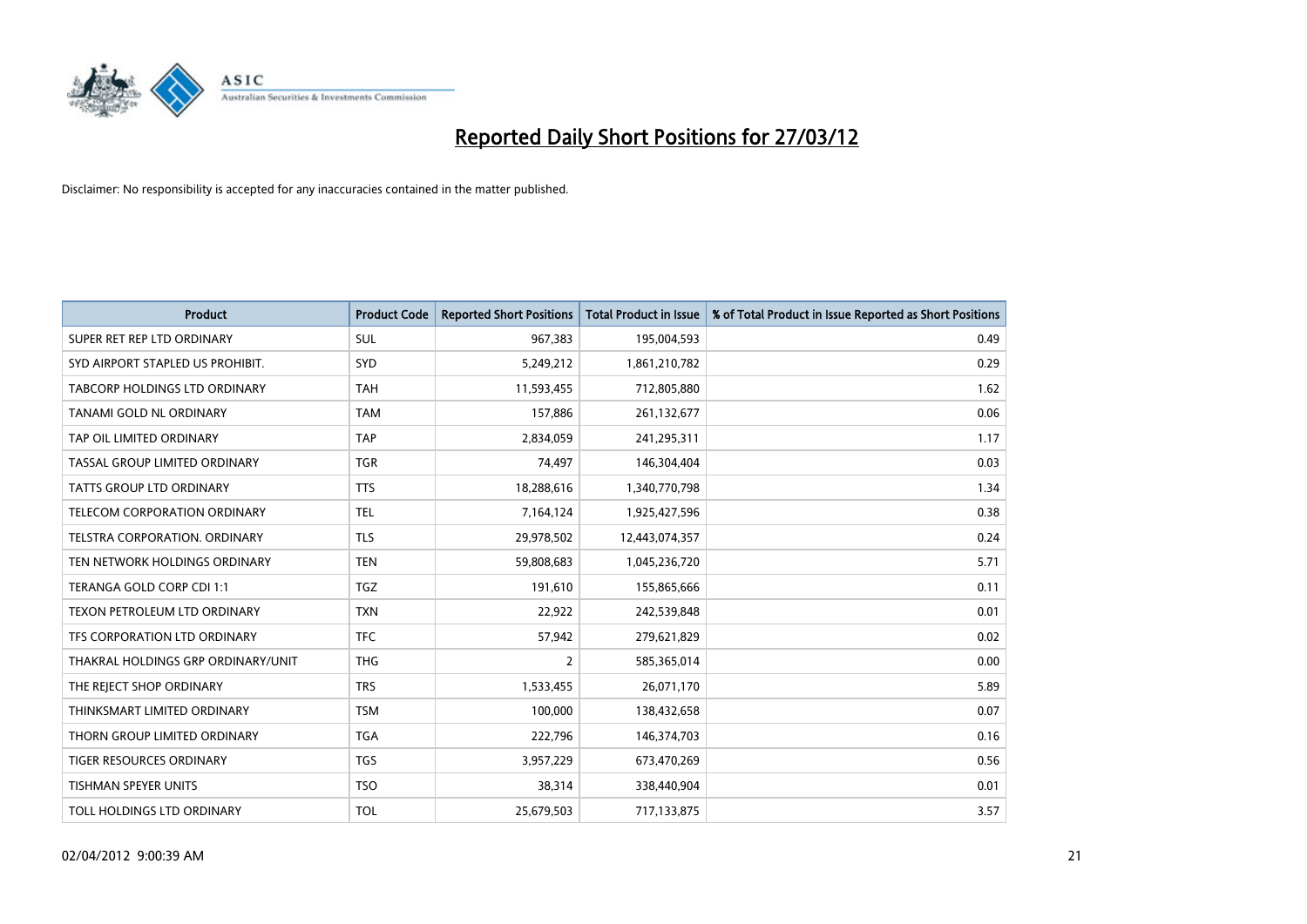

| <b>Product</b>                         | <b>Product Code</b> | <b>Reported Short Positions</b> | <b>Total Product in Issue</b> | % of Total Product in Issue Reported as Short Positions |
|----------------------------------------|---------------------|---------------------------------|-------------------------------|---------------------------------------------------------|
| TOX FREE SOLUTIONS ORDINARY            | <b>TOX</b>          | 22,819                          | 114,593,108                   | 0.01                                                    |
| TPG TELECOM LIMITED ORDINARY           | <b>TPM</b>          | 2,317,431                       | 793,808,141                   | 0.28                                                    |
| <b>TRADE ME GROUP ORDINARY</b>         | <b>TME</b>          | 11,155                          | 395,745,510                   | 0.00                                                    |
| TRANSFIELD SERVICES ORDINARY           | <b>TSE</b>          | 4,375,676                       | 542,977,583                   | 0.79                                                    |
| TRANSPACIFIC INDUST, ORDINARY          | <b>TPI</b>          | 4,556,536                       | 1,578,209,025                 | 0.29                                                    |
| TRANSURBAN GROUP TRIPLE STAPLED SEC.   | <b>TCL</b>          | 5,111,561                       | 1,458,321,112                 | 0.33                                                    |
| TREASURY WINE ESTATE ORDINARY          | <b>TWE</b>          | 18,062,598                      | 647,227,144                   | 2.78                                                    |
| TROY RESOURCES LTD ORDINARY            | <b>TRY</b>          | 405.124                         | 88,965,149                    | 0.46                                                    |
| <b>UGL LIMITED ORDINARY</b>            | UGL                 | 4,734,362                       | 166,315,038                   | 2.81                                                    |
| UNILIFE CORPORATION CDI 6:1            | <b>UNS</b>          | 224,168                         | 263,797,950                   | 0.07                                                    |
| UXC LIMITED ORDINARY                   | <b>UXC</b>          | 2,070                           | 304,995,791                   | 0.00                                                    |
| <b>VENTURE MINERALS ORDINARY</b>       | <b>VMS</b>          | 114,922                         | 232,468,592                   | 0.05                                                    |
| <b>VIEW RESOURCES LTD ORDINARY</b>     | <b>VRE</b>          | 1,760                           | 881,953,670                   | 0.00                                                    |
| <b>VIRGIN AUS HLDG LTD ORDINARY</b>    | <b>VAH</b>          | 3,553,715                       | 2,210,197,600                 | 0.16                                                    |
| <b>WATPAC LIMITED ORDINARY</b>         | <b>WTP</b>          | 24,753                          | 184,332,526                   | 0.00                                                    |
| <b>WDS LIMITED ORDINARY</b>            | <b>WDS</b>          | 7                               | 144,740,614                   | 0.00                                                    |
| WEBJET LIMITED ORDINARY                | <b>WEB</b>          | 24,724                          | 72,584,641                    | 0.03                                                    |
| <b>WESFARMERS LIMITED ORDINARY</b>     | <b>WES</b>          | 30,716,107                      | 1,006,485,848                 | 3.04                                                    |
| WESFARMERS LIMITED PARTIALLY PROTECTED | <b>WESN</b>         | 4,024,125                       | 150,586,314                   | 2.67                                                    |
| WESTERN AREAS NL ORDINARY              | <b>WSA</b>          | 6,674,378                       | 179,735,899                   | 3.69                                                    |